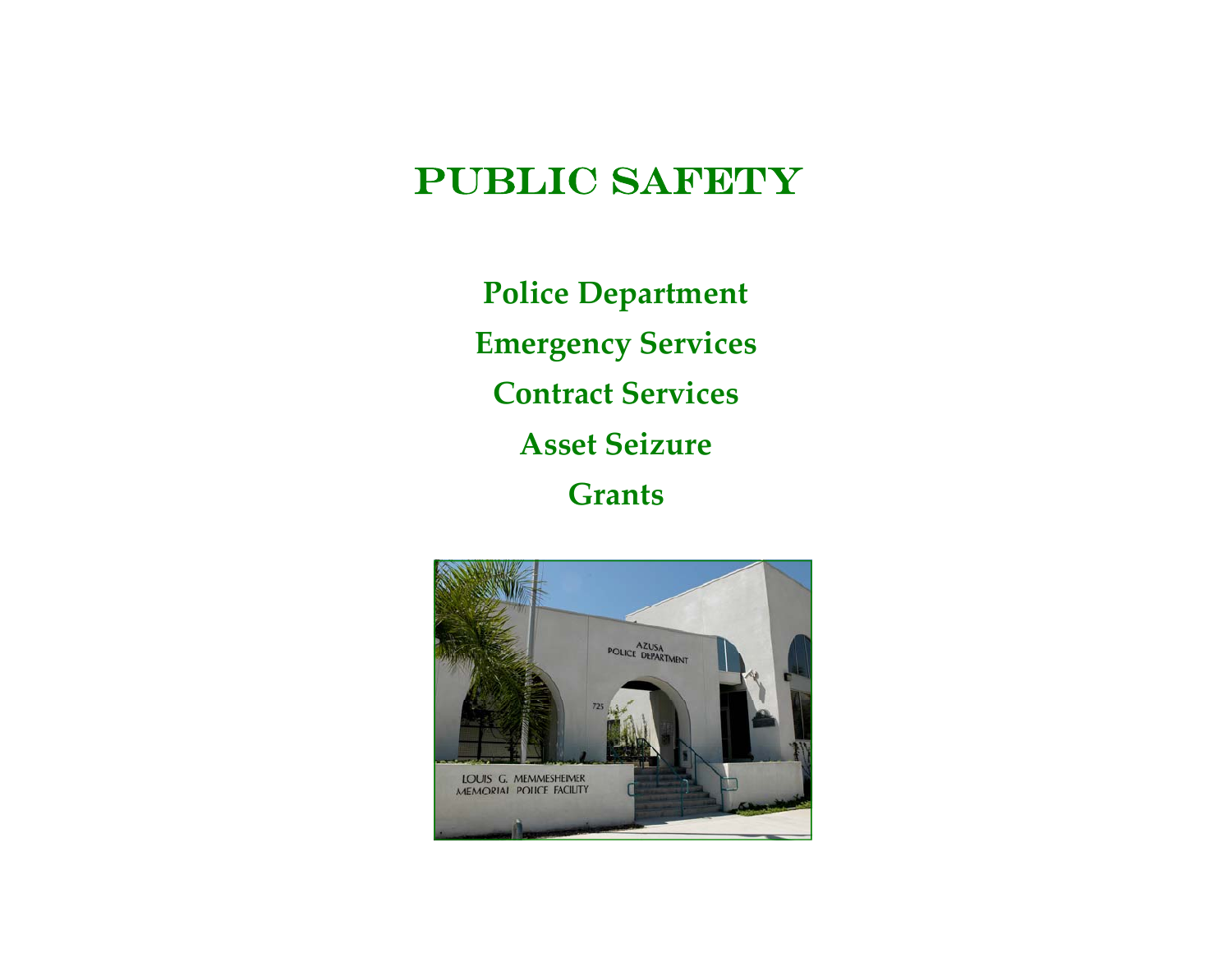# **THIS PAGE INTENTIONALLY LEFT BLANK**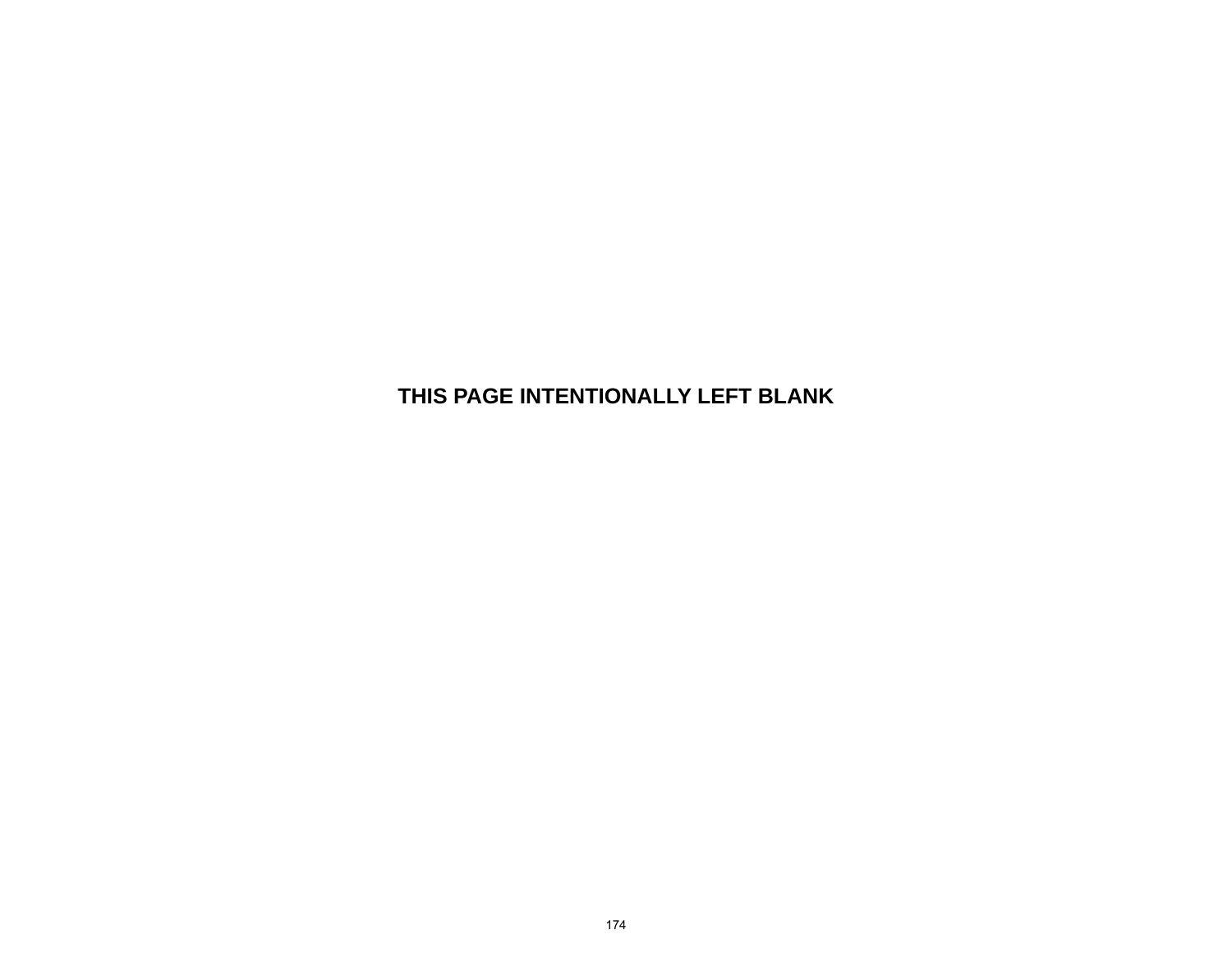# **PUBLIC SAFETY - POLICE**

PROGRAM COMMENTARY

### **PROGRAM DESCRIPTION:**

The Public Safety Department encompasses three areas: Police, Emergency Services (Disaster Management) and Contract Services. The Police Department is responsible for those areas that directly influence the quality of life of the residents and businesses of Azusa. In addition to enforcing the laws of our society, the Police Department believes it is equally important to maintain and develop positive relationships with all members of our community. Efficient operation is achieved through a commitment to advanced technology, innovative scheduling practices, advanced training of personnel, disaster planning and careful management of resources.

## **STRATEGIC GOALS:**

- The Police Department continues to address the City's top three (3) policing priorities: 1) Gang and Hate Crimes, 2) Traffic related issues and 3) Graffiti problems. Although hate and gang crimes have decreased, pro-active overt and covert policing must continue in order to thwart any increased activity in this area. The Department continues to coordinate and participate in identifying career criminals and active gang members who are suspected of participating and/or promoting hate crimes and/or gang violence to prosecute them to the fullest extent possible.
- Traffic related issues are a top priority and positive impacts are expected by using traffic safety grants and selective enforcement techniques following the philosophy of the Three E's: education, engineering and enforcement.
- Graffiti continues to be problematic, but the Police Department is committed to using advanced graffiti tracking technology along with traditional overt and covert policing to impact this growing problem in the City.
- The Police Department strives to ensure that police officers will continue to receive 40 hours of in-house advanced officer training annually and attend outside training when appropriate in order to provide the highest level of police service.

# **FY 10-11 PROGRAM HIGHLIGHTS:**

- The Police Department increased the compliment of full-time dispatchers from (9) to (10) for increased coverage.
- The Department implemented a Graffiti Abatement Program (GAP) which includes three (3) phases: 1) Notifies & educates business owners regarding sale, storage and possession of graffiti implements, 2) Educate citizenry, school officials & parents regarding the dangers of tagging and tagger crew membership and 3) Proactive enforcement of graffiti crimes
- The Department was awarded federal stimulus funds to purchase new computer technology to manage property and evidence.
- In calendar year 2010, Part I crimes (homicide, forcible rape, robbery, aggravated assault, burglary, larceny, auto theft and arson) were down 8% which is a ten year low, traffic collisions were down 10% and nearly 9,000 parking citations were issued.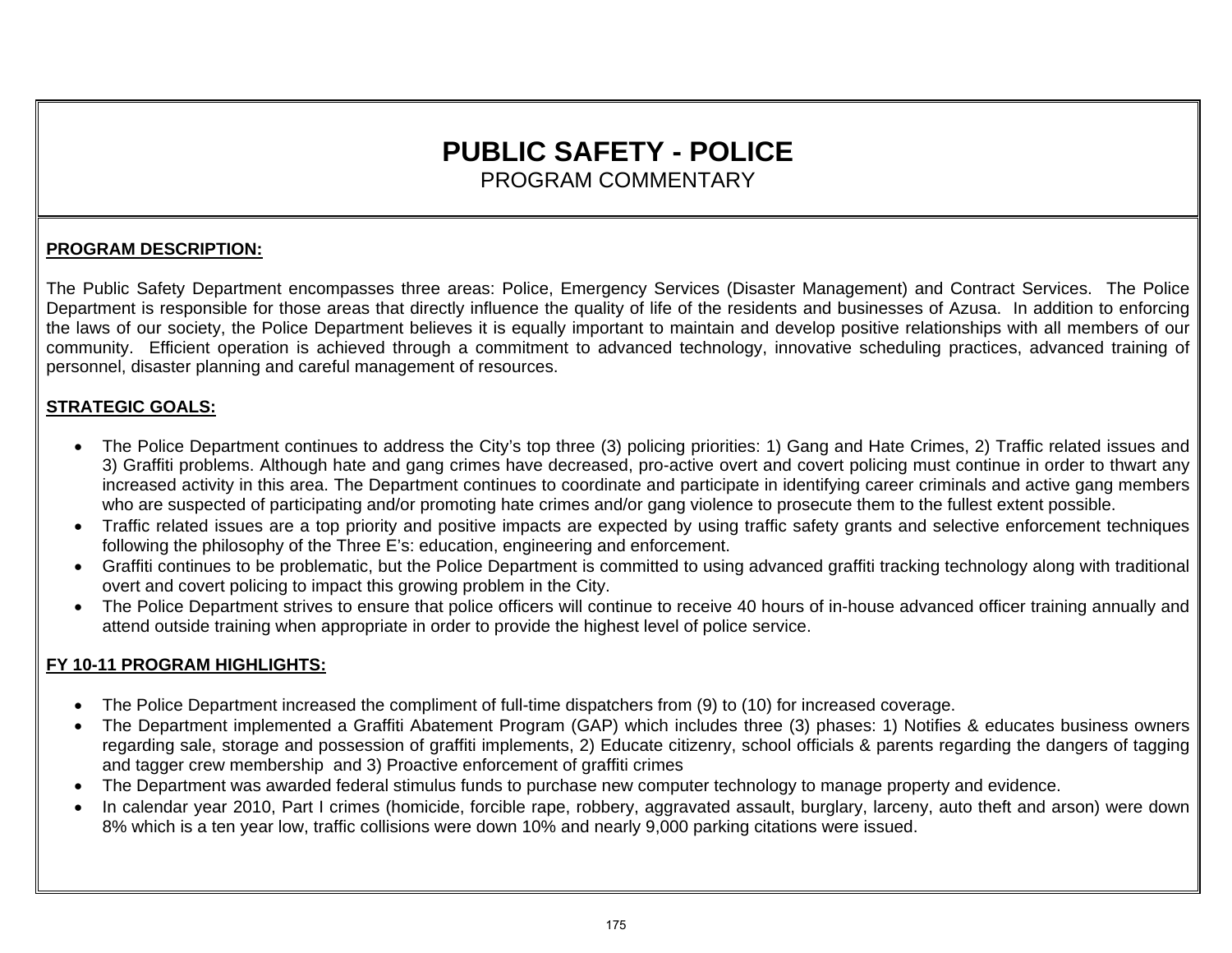# **Full Time Positions**

# **Part Time Positions**

|                                         | FY 10-11   | FY 11-12   | FY 10-11    | FY 11-12    |                               |                     | FY 10-11 FY 11-12 | FY 10-11  | FY 11-12  |
|-----------------------------------------|------------|------------|-------------|-------------|-------------------------------|---------------------|-------------------|-----------|-----------|
|                                         | Revised    | Adopted    | Revised     | Adopted     |                               | Revised             | Adopted           | Revised   | Adopted   |
| <b>Position Title</b>                   | Allocation | Allocation | Salary      | Salary      | <b>Position Title</b>         | Hours               | Hours             | Wages     | Wages     |
| <b>Police Chief</b>                     | 1.00       | 1.00       | \$188,035   | \$188,035   | <b>Administrative Asst</b>    | 832                 | 832               | \$19,370  | \$19,370  |
| <b>Police Captain</b>                   | 2.00       | 2.00       | 306,070     |             | 307,450 Office Specialist I   | 2,340               | 2,340             | 42,005    | 43,960    |
| Police Lieutenant                       | 4.00       | 4.00       | 507,545     |             | 512,755 Police Aide III       | 3,120               | 3,120             | 32,970    | 33,020    |
| <b>Police Sergeant</b>                  | 8.00       | 8.00       | 722,285     |             | 817,190 Police Offcr Reserve  | 3,037               | 3,037             | 69,340    | 73,655    |
| Police Corporal                         | 10.00      | 10.00      | 933,970     |             | 964,130 Police Sgt Reserve    | 1,456               | 1,456             | 35,015    | 38,210    |
| <b>Police Officer</b>                   | 39.00      | 39.00      | 3,083,670   |             | 3,232,695 Background Invstgtr | 957                 | 957               | 28,960    | 31,930    |
| Police Administrative Services Mgr      | 1.00       | 1.00       | 98,055      |             | 98,055 Law Enf C.I. Officer   | 1,040               | 1,040             | 35,140    | 33,950    |
| <b>Police Communications Supervisor</b> | 1.00       | 1.00       | 77,020      | 74,460      |                               |                     |                   |           |           |
| <b>Community Services Officer-Field</b> | 4.00       | 4.00       | 261,675     | 236,880     |                               |                     |                   |           |           |
| Property, Evid. & Crime Scene Tech      | 1.00       | 1.00       | 65,610      | 65,610      |                               |                     |                   |           |           |
| Dispatcher                              | 10.00      | 10.00      | 540,580     | 582,735     |                               |                     |                   |           |           |
| Records Specialist III                  | 3.00       | 3.00       | 166,800     | 156,025     |                               |                     |                   |           |           |
| Records Specialist I                    | 2.00       | 2.00       | 82,960      | 86,155      |                               |                     |                   |           |           |
| <b>Administrative Analyst</b>           | 1.00       | 1.00       | 71,790      | 71,790      |                               |                     |                   |           |           |
| Police Administrative Technician        | 1.00       | 1.00       | 58,675      | 58,675      |                               |                     |                   |           |           |
| Jail, Fleet & Fac Coordinator           | 1.00       | 1.00       | 52,050      | 54,455      |                               |                     |                   |           |           |
| <b>Court Liaison Officer</b>            | 1.00       | 1.00       | 68,515      | 71,865      |                               |                     |                   |           |           |
| <b>Training Coordinator</b>             | 1.00       | 1.00       | 65,515      | 69,825      |                               |                     |                   |           |           |
|                                         |            |            |             |             |                               |                     |                   |           |           |
|                                         |            |            |             |             |                               |                     |                   |           |           |
|                                         |            |            |             |             |                               |                     |                   |           |           |
|                                         |            |            |             |             |                               |                     |                   |           |           |
|                                         |            |            |             |             |                               |                     |                   |           |           |
|                                         |            |            |             |             |                               |                     |                   |           |           |
|                                         |            |            |             |             |                               |                     |                   |           |           |
| <b>TOTAL</b>                            | 91.00      | 91.00      | \$7,350,820 | \$7,648,785 |                               | <b>TOTAL</b> 12,782 | 12,782            | \$262,800 | \$274,095 |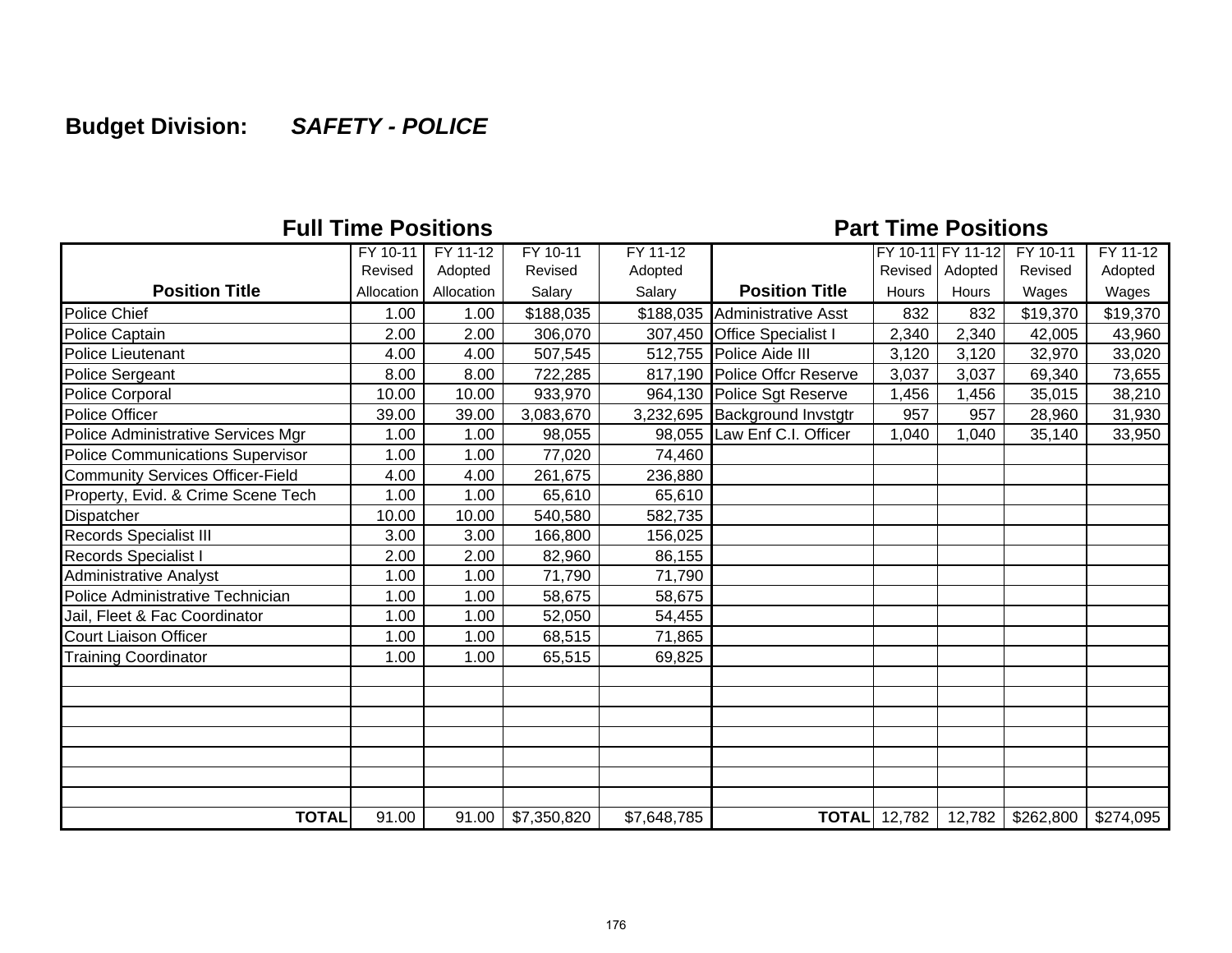#### **1020310000 PUBLIC SAFETY - POLICE**

|         | <b>DESCRIPTION</b>                | <b>ACTUAL</b> | <b>ACTUAL</b> | <b>REVISED</b> | <b>ADOPTED</b> |                 |
|---------|-----------------------------------|---------------|---------------|----------------|----------------|-----------------|
| Acct. # |                                   | 08-09         | 09-10         | $10 - 11$      | $11 - 12$      | <b>VARIANCE</b> |
|         | <b>PERSONNEL</b>                  |               |               |                |                |                 |
| 6003    | Salaries/Regular                  | 5,886,305     | 6,110,735     | 7,350,820      | 7,648,785      | 297,965         |
| 6006    | Salaries/Temp & Part-Time         | 287,975       | 293,965       | 262,800        | 274,095        | 11,295          |
| 6012    | Salaries/Comp-Time                | 378,880       | 450,405       |                |                |                 |
| 6015    | Salaries/Vacation                 | 333,500       | 348,440       |                |                |                 |
| 6021    | Special Holiday Pay               | 108,465       | 109,215       | 153,525        | 163,985        | 10,460          |
| 6024    | Salaries/Sick Leave               | 202,575       | 172,990       |                |                |                 |
| 6027    | Salaries/Bereavement              | 7,460         | 15,290        |                |                |                 |
| 6030    | Overtime Pay/Regular              | 22,620        | 29,935        |                |                |                 |
| 6033    | Overtime Pay/Premium              | 722,840       | 833,410       | 658,000        | 700,000        | 42,000          |
| 6039    | Standby Pay/Premium               | 89,015        | 99,015        | 107,265        | 110,395        | 3,130           |
| 6045    | Salaries/Education Incentive      | 132,860       | 126,980       | 120,265        | 113,715        | (6, 550)        |
| 6048    | Salaries/Language Pay             | 57,505        | 52,185        | 52,820         | 46,555         | (6, 265)        |
| 6049    | Salaries/Training Pay             | 5,740         | 4,000         | 5,500          | 6,250          | 750             |
| 6063    | Salaries/Jury Duty                | 2,600         | 1,145         |                |                |                 |
| 6066    | Allowances/Uniform                | 70,960        | 69,360        | 75,200         | 72,800         | (2,400)         |
| 6072    | Salaries/Injury                   | 133,000       | 89,475        |                |                |                 |
| 6082    | Leave Bank Usage                  | 4,745         | 3,265         |                |                |                 |
| 6101    | PERS/Employee Contribution        | 662,525       | 676,775       | 688,680        | 721,250        | 32,570          |
| 6105    | <b>PERS/Employer Contribution</b> | 2,658,420     | 1,579,635     | 1,649,275      | 2,098,510      | 449,235         |
| 6109    | PARS/Employer                     | 690           | 175           | 2,310          | 3,010          | 700             |
| 6125    | FICA/Employer Contrib/Med         | 99,030        | 104,260       | 122,825        | 127,555        | 4,730           |
| 6133    | Retiree Health Premium Reimb      | 35,325        | 36,000        | 44,070         | 44,070         |                 |
| 6140    | Life Insurance Allocation         | 17,110        | 14,140        | 14,860         | 15,585         | 725             |
| 6155    | <b>Workers' Comp Allocation</b>   | 324,920       | 336,220       | 346,085        | 362,270        | 16,185          |
| 6160    | <b>LTD Insurance Allocation</b>   | 59,525        | 54,005        | 56,770         | 59,540         | 2,770           |
| 6165    | <b>Unemployment Allocation</b>    | 9,045         | 9,545         | 10,225         | 10,670         | 445             |
| 6175    | <b>Benefits/Flex Plan</b>         | 1,345,875     | 1,404,540     | 1,469,800      | 1,536,975      | 67,175          |
| 6180    | Deferred Comp/Employer Paid       | 33,945        | 36,665        | 34,920         | 37,080         | 2,160           |
|         | <b>PERSONNEL SUBTOTAL</b>         | 13,693,455    | 13,061,770    | 13,226,015     | 14,153,095     | 927,080         |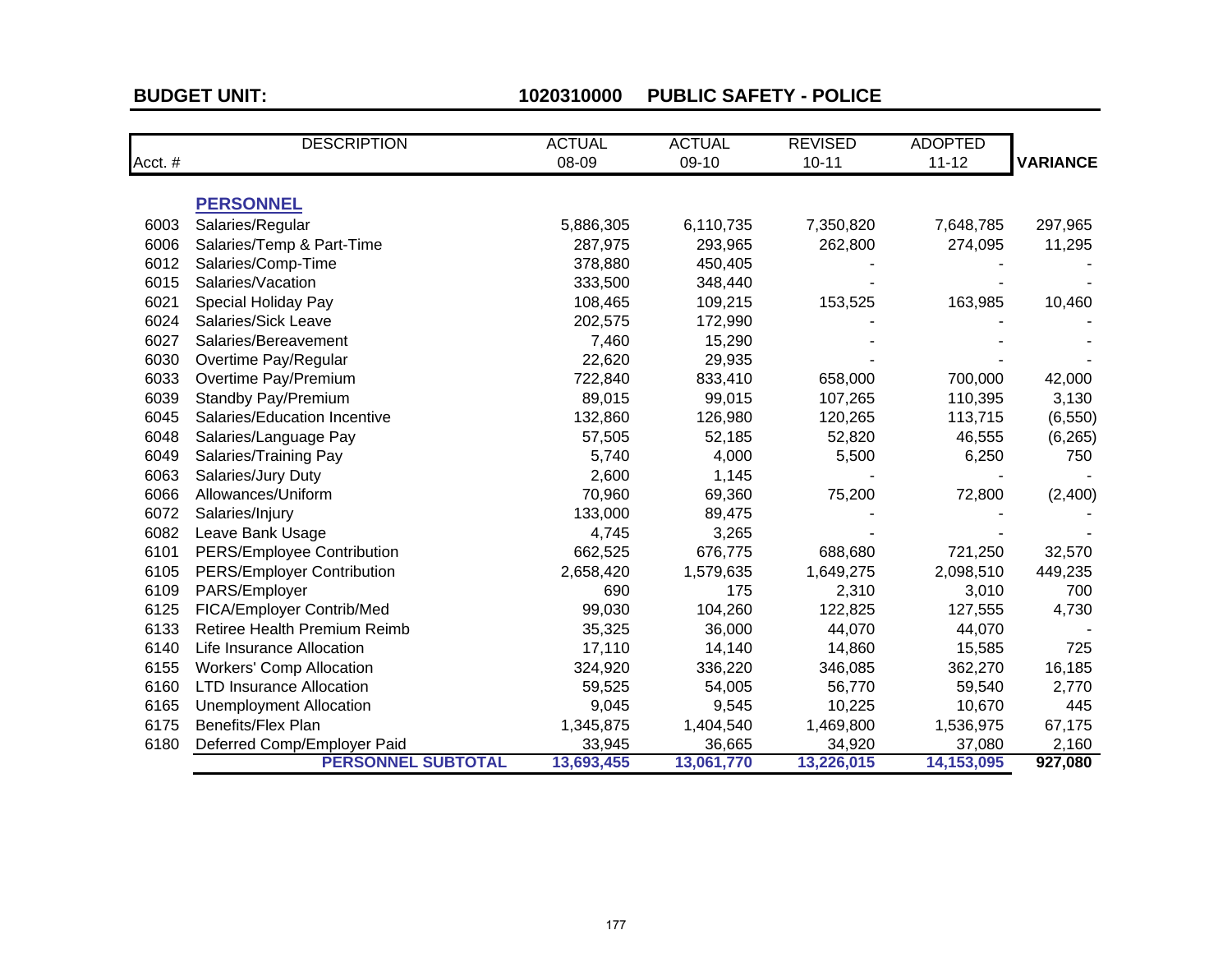# **PUBLIC SAFETY - POLICE ACTIVITY DETAIL**

|                       |      | <b>Description</b>                                                                                                                                                                                                                                                                                                                                                                                                                                                                                                                                                                                                                                                                                                                                                                                                                                                                                                                                                                        | Cost     |
|-----------------------|------|-------------------------------------------------------------------------------------------------------------------------------------------------------------------------------------------------------------------------------------------------------------------------------------------------------------------------------------------------------------------------------------------------------------------------------------------------------------------------------------------------------------------------------------------------------------------------------------------------------------------------------------------------------------------------------------------------------------------------------------------------------------------------------------------------------------------------------------------------------------------------------------------------------------------------------------------------------------------------------------------|----------|
| <b>Account Number</b> |      |                                                                                                                                                                                                                                                                                                                                                                                                                                                                                                                                                                                                                                                                                                                                                                                                                                                                                                                                                                                           |          |
| 1020310000            | 6201 | Uniforms and Laundry - Traffic Division helmets, boots, pants, gloves, eye protection; reflective vests (Federal HighWay<br>Administration (FHWA)-mandated) standard issue for officers, including helmets, gas masks/bags & Gortex jackets; Force<br>Team shirts & mitts; Gang shirts; uniforms for reserve officers & part-time employees; load-bearing vests & raid jackets for<br>Detective Bureau, Simunition helmets, uniform patches; uniform items (Sam Brown belt, name tags) for new employees                                                                                                                                                                                                                                                                                                                                                                                                                                                                                  | \$14,890 |
|                       | 6215 | Tuition Reimbursement - Seven employees have indicated that they will take classes next year; others may commit at a<br>later date; reimbursement is mandated by Memorandum of Understanding (MOU)                                                                                                                                                                                                                                                                                                                                                                                                                                                                                                                                                                                                                                                                                                                                                                                        | \$30,000 |
|                       | 6220 | Training Schools - Chasing Phones Detection, Correctional Facilitators Administration, Gracie Survival Tactics, Graffiti<br>Investigation, Hidden Compartment Detection, Prison Gangs & Mexican Mafia, Taser Recertification and Training,<br><b>Undercover Operations &amp; Techniques</b>                                                                                                                                                                                                                                                                                                                                                                                                                                                                                                                                                                                                                                                                                               | \$15,000 |
|                       | 6221 | Post Training Schools - Increase of \$13,000 due to Emergency Vehicle Operations Center (EVOC) training in 2011/2012;<br>Arrest & Control Instruction, Background Investigation, Basic Police Academy, Civil Liability, Criminal Investigation Core<br>Course, Dispatcher Role in Critical Situation, Firearms Instructor, Field Sobriety Test (FST) training, Field Training Officer<br>(FTO) training, Illegal Marijuana training, Motorcycle Training Instructor, Officer Involved Shooting Training, Public Records<br>Act, etc.; Classes are fully or partially reimbursable by Peace Officers Standards and Training (POST)                                                                                                                                                                                                                                                                                                                                                         | \$64,000 |
|                       | 6230 | Dues/Subscriptions - Dues: Airborne Law Enforcement Association (ALEA), California Association of Reconstruction<br>Specialists (CAARS), California Association of Tactical Officers (CATO), California Background Investigators Association<br>(CBIA), Carry Concealed Weapon (CCW) Permits, CA Assn Property & Evidence (CAPE), Computerized CLETS (CA Law<br>Enforcement Telecommunications System) User Group (CCUG), California Homicide Investigators Association (CHIA),<br>California Law Enforcement Association of Records Supervisors (CLEARS), California Police Chiefs' Association (CPCA),<br>California Police Officers' Association (CPOA), Los Angeles County Police Chiefs' Association (LACPCA), National<br>Association of Professional Accident Reconstruction Specialists (NAPARS), National Tactical Officers' Association (NTOA),<br>San Gabriel Valley Police Chiefs' Association (SGVPCA); Subscriptions: 911 Magazine, San Gabriel Valley Tribune<br>Newspaper | \$4,230  |
|                       | 6235 | Meetings/Conferences - Meetings: CAPE, CCUG, CLEARS, Detective Bureau Extended Crime Scene, Los Angeles<br>County Police Chiefs' Association (LACOPCA), San Gabriel Valley Chief's Secretary, San Gabriel Valley (SGV) Command<br>Officers, SGV Peace Officers, SGV Police Chiefs, staff development (Doubletree Claremont), Chief meetings, parking fees;<br>Conferences: CPCA, LACPCA, Los Angeles County (LACO) Chief's Strategic Planning Workshop, CAARS, CAPE, CBIA,<br>CCUG, CLEARS, Sexual Assault Conference                                                                                                                                                                                                                                                                                                                                                                                                                                                                     | \$15,335 |
|                       | 6301 | Legal Fees - Best, Best & Kreiger (over and above retainer), Manning & Marder, Liebert Cassidy, Los Angeles County District<br>Attorney Azusa Municipal Code (AMC) hearings, Calsafe Testimony; FY 2010/11 increase in litigation costs, especially<br>Pitchess Motions, are reflected in anticipated cost for FY 2011/12.                                                                                                                                                                                                                                                                                                                                                                                                                                                                                                                                                                                                                                                                | \$21,100 |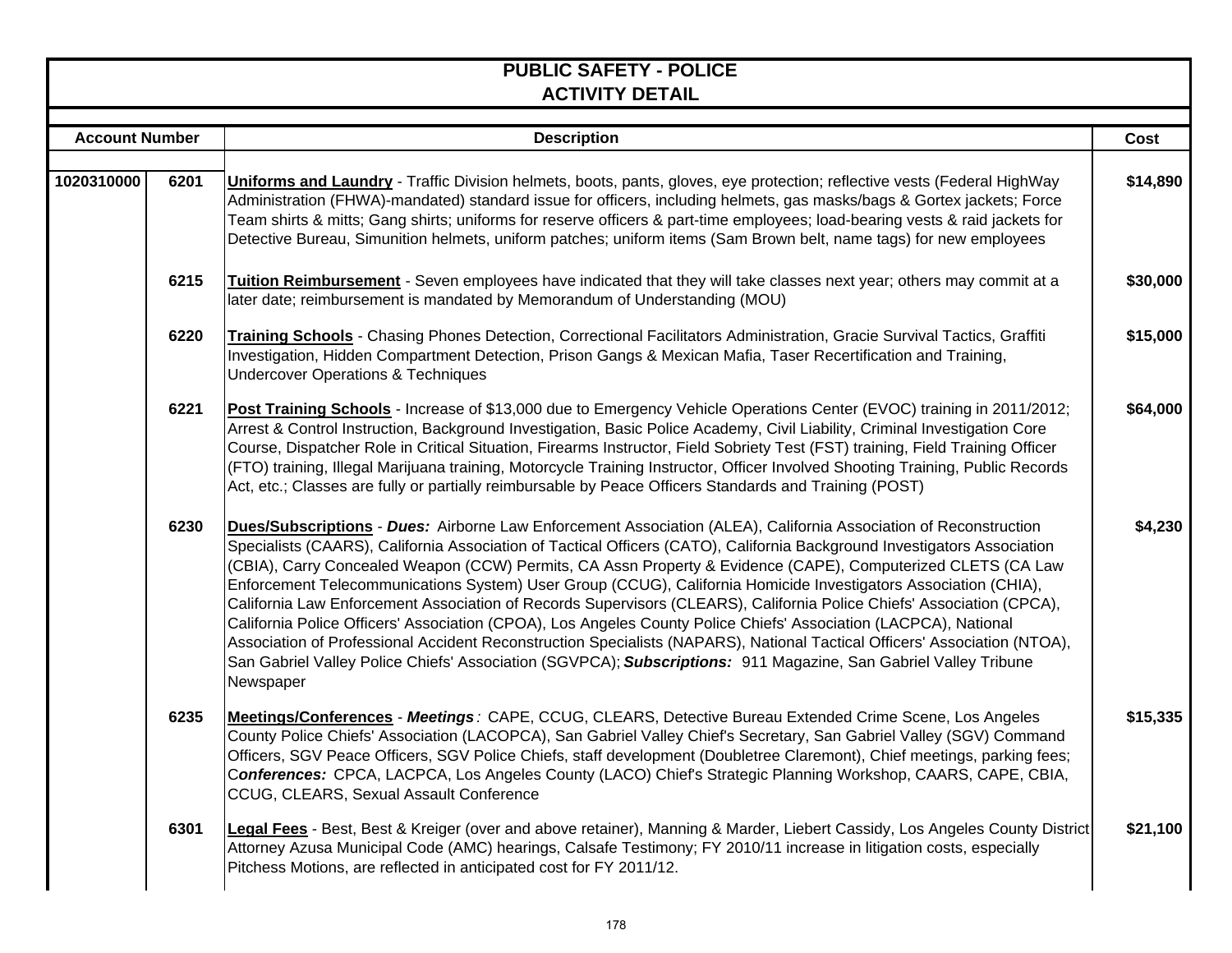| <b>Account Number</b> | <b>Description</b>                                                                                                                                                                                                                                                                                                                                                                                                                                                                                                                                                                                                                                                                        | Cost      |
|-----------------------|-------------------------------------------------------------------------------------------------------------------------------------------------------------------------------------------------------------------------------------------------------------------------------------------------------------------------------------------------------------------------------------------------------------------------------------------------------------------------------------------------------------------------------------------------------------------------------------------------------------------------------------------------------------------------------------------|-----------|
| 6350                  | Medical Services - Decrease in cost for Blood Alcohol (B/A) services due to contract with new vendor; covers rape/child<br>abuse exams, prisoner medical services & psychological testing for new employees                                                                                                                                                                                                                                                                                                                                                                                                                                                                               | \$27,800  |
| 6493                  | <b>Outside Services and Repairs</b> - Increase in cost due to addition of animal pest management (coyote trapping), DNA testing,<br>telephone "pinging" charges and consultation services for troubleshooting service-oriented problems; includes County<br>bookings, Cal I.D., coroner's reports, non-emergency language translation, parking citation hearings, signing services for<br>Dispatch, transcription services, Ticketwriter software maintenance/support                                                                                                                                                                                                                     | \$25,000  |
| 6496                  | Outside Processing - Document shredding, parking ticket processing; no increase anticipated for FY 2011/12                                                                                                                                                                                                                                                                                                                                                                                                                                                                                                                                                                                | \$15,500  |
| 6527                  | Computer Supplies - Printer cartridges, USB sticks for evaluations, back-up media, small computer supplies, etc.                                                                                                                                                                                                                                                                                                                                                                                                                                                                                                                                                                          | \$16,900  |
| 6530                  | Office Supplies - Daily Report (DR) file jackets, paper, Officer notebooks, binders, forms, envelopes, pens, pencils, copier<br>supplies, warehouse stock items.                                                                                                                                                                                                                                                                                                                                                                                                                                                                                                                          | \$18,725  |
| 6551                  | Fuel/Oil - Gasoline for Police vehicles and motorcycles; projected huge increase in cost due to higher prices at the pump;<br>increase calculated on projected usage and price/gallon forecast by Purchasing Agent Tony Garcia; must continue to monitor<br>the cost as the US economy fluctuates in uncertain financial times.                                                                                                                                                                                                                                                                                                                                                           | \$221,615 |
| 6563                  | Special Supplies - Ammunition, less lethal ammunition, badges, barricade tape, batteries, batteries for hand-held radios,<br>blankets, data master mouthpieces, evidence containers, fire extinguishers, first aid, cabinet stock & bags, flags, flares, flex<br>cuffs, field training officer supplies, gate openers, MP-C145 gun & Glock magazines & parts replacement, health barrier<br>protection (including gloves, spit nets), Glock gun cleaning kits, I.D. cards, keys, meeting refreshments, microcassette<br>recorders, pepper spray, range supplies, safety equipment (radio cases, handcuffs, holsters), Taser<br>ammunition/cartridges/clips, traffic cones/Rolatapes, etc; | \$54,815  |
| 6569                  | <b>Small Equipment</b> - Tasers, digital cameras for patrol and property/evidence, Master Fingerprint kit, speakers for off-site<br>training days, replacement cell phones/accessories & refrigerator                                                                                                                                                                                                                                                                                                                                                                                                                                                                                     | \$9,785   |
| 6572                  | <b>Office Furniture and Equipment</b> - 24/7 chairs & chair mats for Dispatch, chairs for Detective Bureau & Records, cordless<br>headsets & batteries for Dispatch, stool for Property & Evidence, folding table for San Gabriel Valley Humane clinics, vacuum<br>cleaner and dry erase board                                                                                                                                                                                                                                                                                                                                                                                            | \$10,340  |
| 6575                  | Prisoner Maintenance - Police Department contracted with LACO Sheriff's Department in February of 2010 for delivery of<br>prisoner meals/food at a reduced cost and this change continues to result in savings for the City.                                                                                                                                                                                                                                                                                                                                                                                                                                                              | \$15,350  |
| 6599                  | Materials and Supplies/Other - Five years ago there was a major recall of potentially defective body armor vests. Forty<br>officers' vests will expire in FY 2011/12, necessitating replacement at a cost of \$36,000. However, the City will be reimbursed<br>for 50% of the cost by a federally funded reimbursement grant.                                                                                                                                                                                                                                                                                                                                                             | \$36,000  |
| 6823                  | Vehicle Lease - The Police Department continues its lease program for nine vehicles from Enterprise Fleet Services.                                                                                                                                                                                                                                                                                                                                                                                                                                                                                                                                                                       | \$50,130  |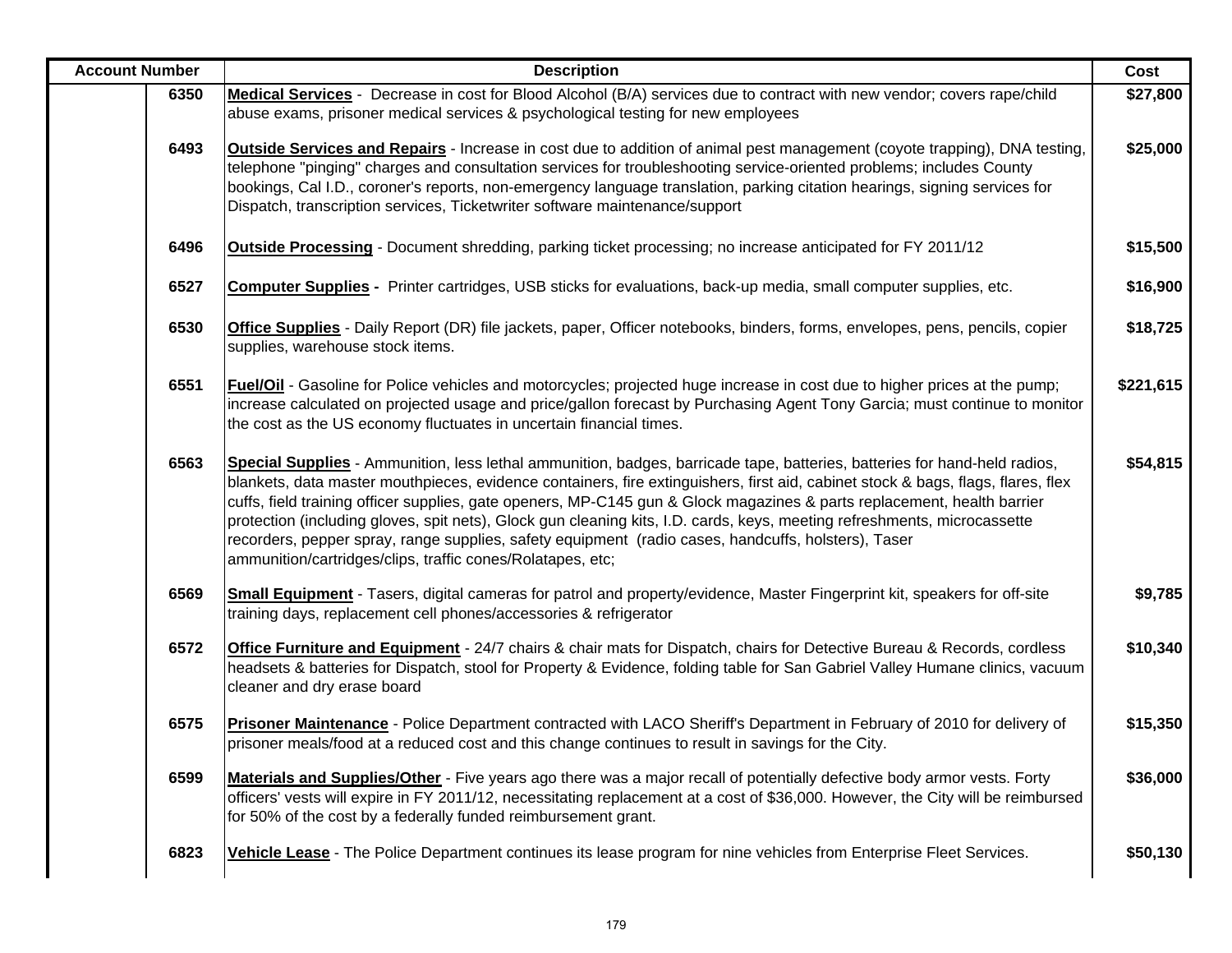| <b>Account Number</b> |      | <b>Description</b>                                                                                                                                                                                                                                                                                     | Cost      |
|-----------------------|------|--------------------------------------------------------------------------------------------------------------------------------------------------------------------------------------------------------------------------------------------------------------------------------------------------------|-----------|
|                       | 6825 | Vehicle Repair and Maintenance - Repairs, maintenance and parts for vehicles and motorcycles, maintenance on radar,<br>driving under the Influence (DUI) & generator trailers and armored vehicle, replacement radios for vehicles, unit decals,<br>motorcycle helmet communication system, car washes | \$125,200 |
|                       | 6835 | Maintenance/Repair of Equipment - Building security maintenance and monitoring, radar calibration and batteries;<br>maintenance/repair of: gas pump, electronic ticketwriters, Dispatch equipment, radios, MP-5 guns, Dispatch voice logging<br>equipment                                              | \$37,860  |
|                       | 6904 | Utilities/Other - Increased costs for electricity from the City as forecast from current charges.                                                                                                                                                                                                      | \$101,530 |
|                       | 6915 | Utilities/Telephone - Costs for cell phone service, Verizon land lines, and repeaters at two locations within the City                                                                                                                                                                                 | \$31,030  |
|                       | 7075 | Fee Collection Expense - Covers mandated surcharges collected on behalf of Los Angeles Superior Court; parking<br>assessment for: Courthouse Construction and Criminal Justice Facilities Construction Funds, Equipment and Registration<br>Violations and Linkages (Handicapped) Assessments          | \$96,000  |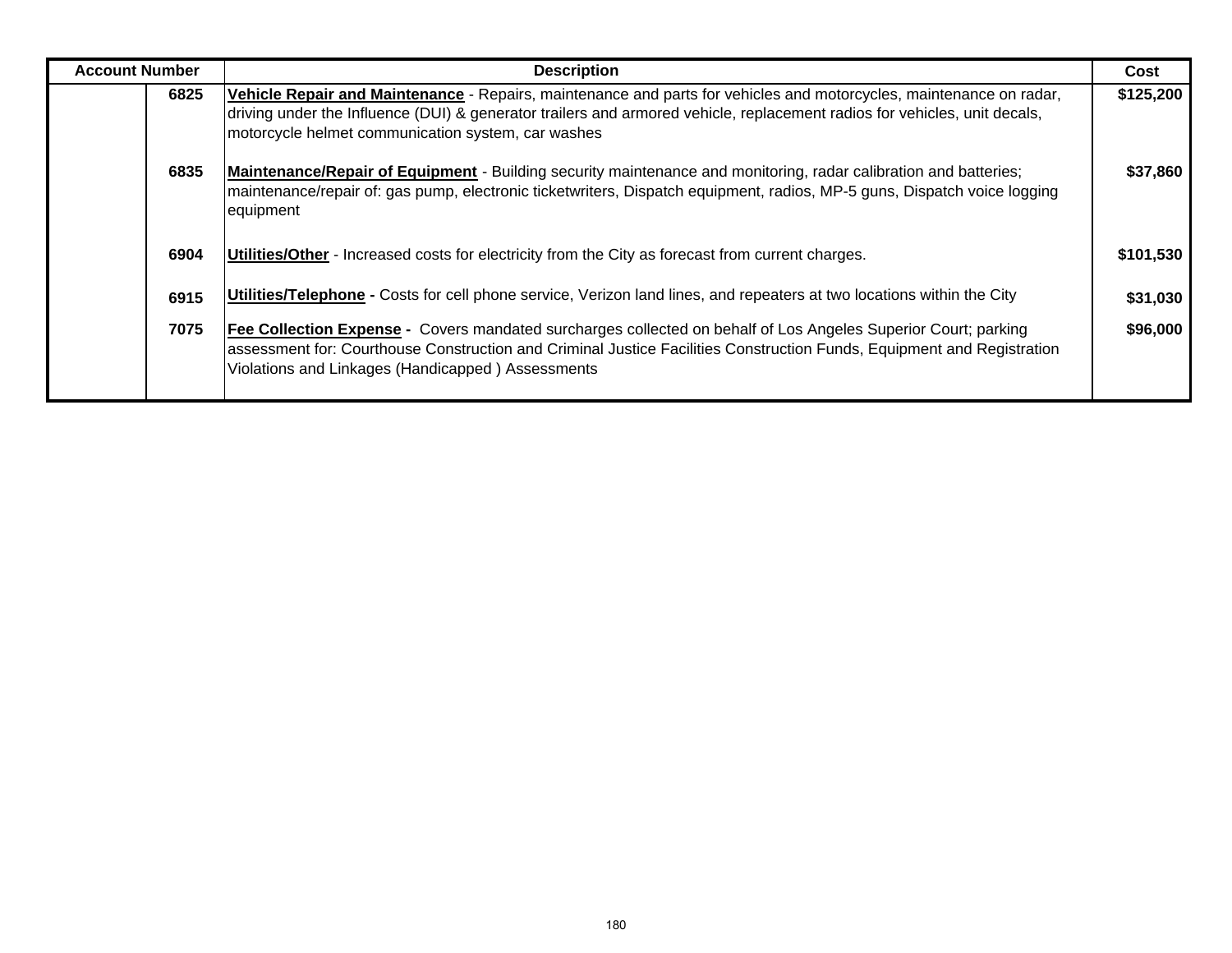#### **1020310000 PUBLIC SAFETY - POLICE**

|         | <b>DESCRIPTION</b>                    | <b>ACTUAL</b> | <b>ACTUAL</b> | <b>REVISED</b> | <b>ADOPTED</b> |                 |
|---------|---------------------------------------|---------------|---------------|----------------|----------------|-----------------|
| Acct. # |                                       | 08-09         | 09-10         | $10 - 11$      | $11 - 12$      | <b>VARIANCE</b> |
|         |                                       |               |               |                |                |                 |
|         | <b>OPERATIONS</b>                     |               |               |                |                |                 |
| 6201    | Uniforms & Laundry                    | 4,345         | 9,240         | 14,915         | 14,890         | (25)            |
| 6205    | <b>Medical Exams</b>                  | 4,300         | 3,525         | 3,400          | 2,900          | (500)           |
| 6210    | <b>Employee Awards</b>                | 275           | 800           | 940            | 440            | (500)           |
| 6215    | <b>Tuition Reimbursement</b>          | 49,105        | 43,590        | 38,000         | 30,000         | (8,000)         |
| 6220    | <b>Training Schools</b>               | 18,150        | 16,080        | 15,000         | 15,000         |                 |
| 6221    | Post Training                         | 30,035        | 40,880        | 51,000         | 64,000         | 13,000          |
| 6230    | Dues & Subscriptions                  | 2,660         | 3,760         | 4,465          | 4,230          | (235)           |
| 6235    | Meetings & Conferences                | 10,720        | 8,235         | 15,885         | 15,335         | (550)           |
| 6301    | <b>Legal Fees</b>                     | 25,185        | 37,005        | 22,000         | 21,100         | (900)           |
| 6350    | <b>Medical Services</b>               | 28,365        | 30,420        | 37,000         | 27,800         | (9,200)         |
| 6361    | Polygraph & Background Ck Svcs        | 2,930         | 1,625         | 2,700          | 1,750          | (950)           |
| 6455    | <b>Refuse Collection</b>              | 630           | 1,375         | 2,500          | 2,000          | (500)           |
| 6493    | <b>Outside Services &amp; Repairs</b> | 15,475        | 11,040        | 22,530         | 25,000         | 2,470           |
| 6496    | <b>Outside Processing</b>             | 14,950        | 14,730        | 15,500         | 15,500         |                 |
| 6503    | <b>Books</b>                          | 4,230         | 4,775         | 5,025          | 5,025          |                 |
| 6504    | <b>Computer Software/Licensing</b>    |               | 60            |                |                |                 |
| 6512    | Audio Recordings                      | 25            |               | 25             |                | (25)            |
| 6515    | Films & Video Recordings              | 180           | 135           | 300            | 100            | (200)           |
| 6518    | Postage                               | 280           | 605           | 700            | 700            |                 |
| 6524    | Photo Film & Processing               |               | 20            | 100            | 25             | (75)            |
| 6527    | Supplies/Computer/Small Equip         | 16,335        | 15,550        | 18,600         | 16,900         | (1,700)         |
| 6530    | <b>Office Supplies</b>                | 16,815        | 15,910        | 19,275         | 18,725         | (550)           |
| 6533    | Supplies/Car Wash                     | 30            |               | 50             | 75             | 25              |
| 6539    | Printing, Binding & Duplicating       | 6,875         | 9,420         | 10,050         | 10,050         |                 |
| 6545    | Fingerprinting                        | 510           | 385           | 1,200          | 1,200          |                 |
| 6551    | Fuel and Oil                          | 120,590       | 127,985       | 144,500        | 221,615        | 77,115          |
| 6554    | Supplies/Custodial & Cleaning         | 9,505         | 9,025         | 9,450          | 9,450          |                 |
| 6563    | Supplies/Special                      | 36,200        | 37,205        | 54,740         | 54,815         | 75              |
| 6569    | Small Equipment                       | 52,280        | 2,245         | 9,895          | 9,785          | (110)           |
| 6570    | <b>Computer Peripherals/Misc</b>      | 2,610         | 10            |                |                |                 |
| 6572    | Office Furniture & Equipment          | 5,855         | 31,235        | 10,510         | 10,340         | (170)           |
| 6575    | <b>Prisoner Maintenance</b>           | 15,285        | 14,180        | 18,450         | 15,350         | (3, 100)        |
| 6599    | Materials and Supplies/ Other         | 1,480         | 5,515         | 5,000          | 36,000         | 31,000          |
| 6601    | <b>Advertising Expense</b>            | 3,500         |               |                |                |                 |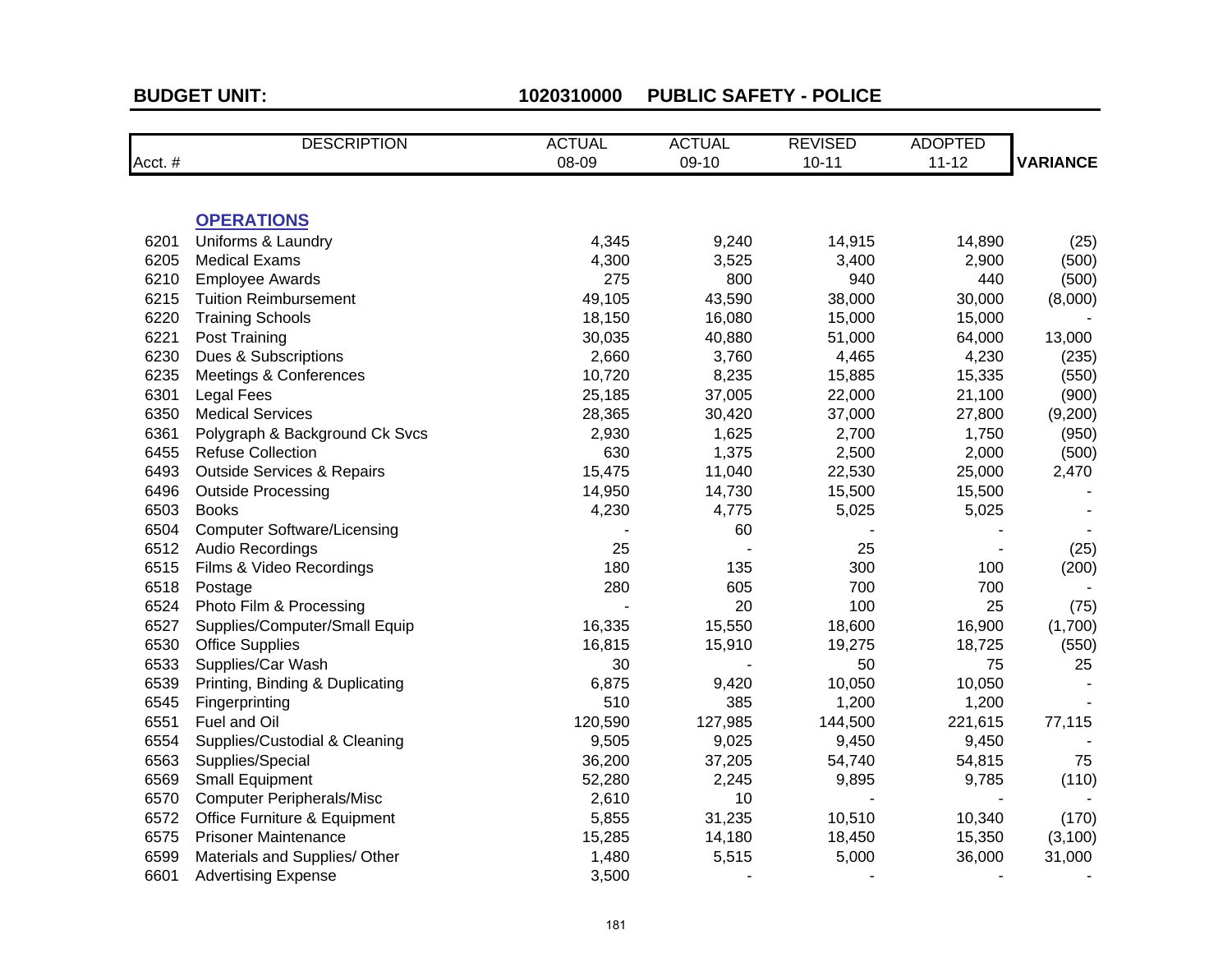#### **1020310000 PUBLIC SAFETY - POLICE**

|        | <b>DESCRIPTION</b>             | <b>ACTUAL</b> | <b>ACTUAL</b> | <b>REVISED</b> | <b>ADOPTED</b> |                 |
|--------|--------------------------------|---------------|---------------|----------------|----------------|-----------------|
| Acct.# |                                | 08-09         | 09-10         | $10 - 11$      | $11 - 12$      | <b>VARIANCE</b> |
|        |                                |               |               |                |                |                 |
| 6809   | Rent/Facilities                | 1,725         | 270           | 2,000          | 2,000          |                 |
| 6815   | Maint & Repairs/Bldgs          | 8,075         | 4,810         | 10,000         | 10,000         |                 |
| 6823   | Lease/Vehicle                  | 11,435        | 33,830        | 51,130         | 50,130         | (1,000)         |
| 6825   | Maint & Repair / Vehicle       | 137,490       | 128,940       | 125,000        | 125,200        | 200             |
| 6835   | Maint & Repair/Equipment       | 36,580        | 26,430        | 39,210         | 37,860         | (1,350)         |
| 6840   | Rent/Office Furniture & Equip  |               | 35            |                |                |                 |
| 6845   | Maint/Office Furniture & Equip | 4,730         | 4,340         | 8,880          | 8,230          | (650)           |
| 6850   | Lease Payments                 |               |               |                | 1,760          | 1,760           |
| 6899   | Repairs and Maintenance        | 3,970         | 855           |                |                |                 |
| 6904   | Utilities/Other                | 92,785        | 91,420        | 95,000         | 101,530        | 6,530           |
| 6910   | <b>Utilities/Natural Gas</b>   | 10,160        | 8,265         | 11,000         | 6,000          | (5,000)         |
| 6915   | Utilities/Telephone            | 29,025        | 28,565        | 31,680         | 31,030         | (650)           |
| 7075   | <b>Fee Collection Expense</b>  | 65,335        | 94,615        | 96,000         | 96,000         |                 |
| 7080   | Refund                         | 1,120         | 30,955        | 3,000          | 3,000          |                 |
|        | <b>SUBTOTAL</b>                | 902,140       | 949,895       | 1,026,605      | 1,122,840      | 96,235          |
|        | <b>DEBT SERVICE/2008 POB's</b> |               |               |                |                |                 |
| 6610   | <b>Bond Administration</b>     | 500           | 3,850         | 5,000          | 5,000          |                 |
| 7001   | Interest Expense               |               | 458,585       | 437,775        | 401,700        | (36,075)        |
| 7005   | <b>Principal Payments</b>      |               | 480,000       | 614,395        | 625,000        | 10,605          |
|        | <b>SUBTOTAL</b>                | 500           | 942,435       | 1,057,170      | 1,031,700      | (25, 470)       |
|        |                                |               |               |                |                |                 |
|        | <b>OPERATIONS SUBTOTAL</b>     | 902,640       | 1,892,330     | 2,083,775      | 2,154,540      | 70,765          |
|        |                                |               |               |                |                |                 |
|        | <b>GENERAL FUND TOTAL:</b>     | 14,596,095    | 14,954,100    | 15,309,790     | 16,307,635     | 997,845         |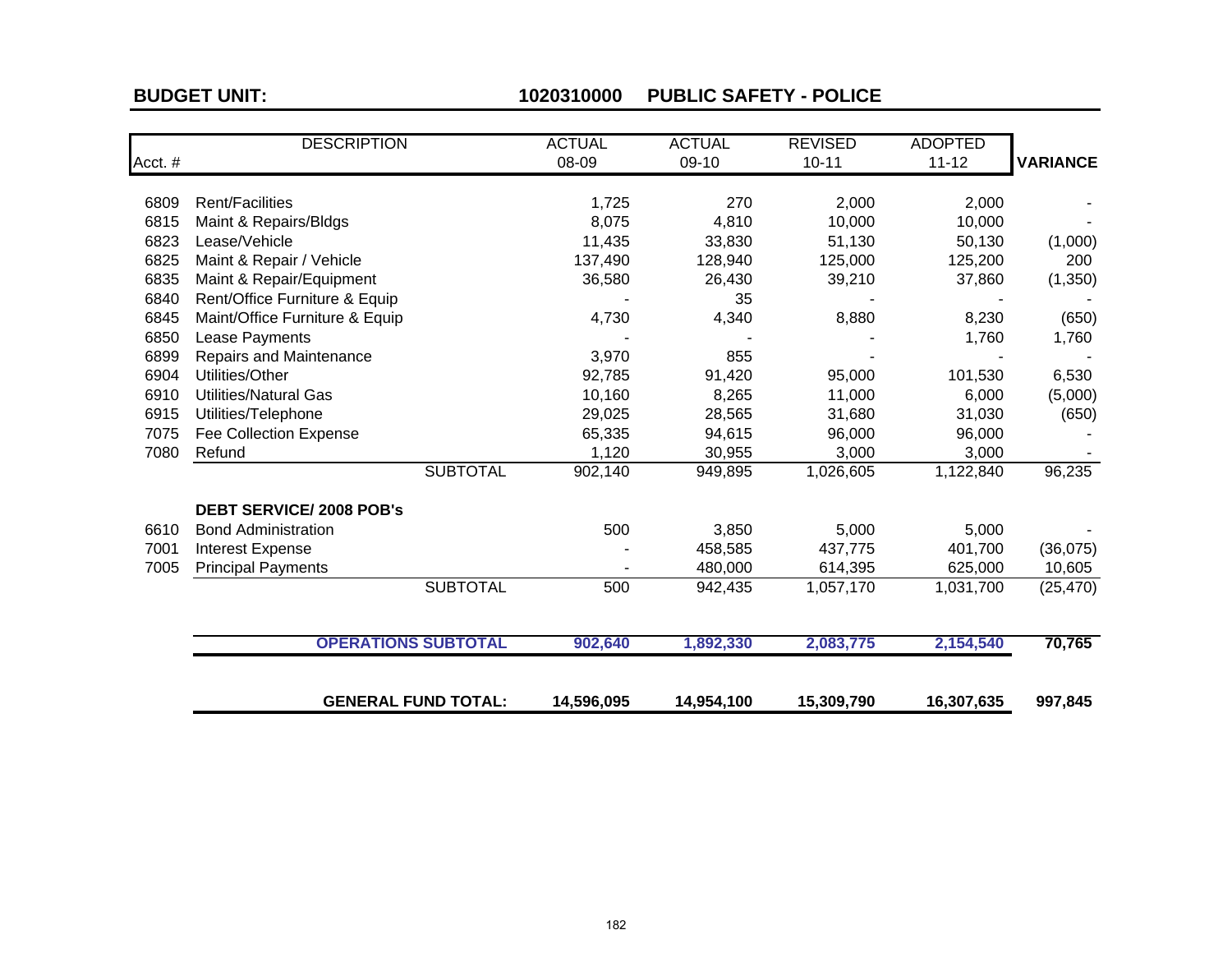# **PUBLIC SAFETY - EMERGENCY SERVICES**

PROGRAM COMMENTARY

### **PROGRAM DESCRIPTION:**

Emergency Services develops, coordinates and reviews comprehensive City emergency and disaster preparedness plans; manages disaster preparedness and provides EOC and City staff disaster response training. Ensures readiness of response personnel by managing supplies and equipment for disasters, hazardous materials incidents, and terrorism. Educates public service employees and the community about the importance of disaster preparedness. Responds to hazardous materials incidents; and actively pursues local, state and federal grant funds for emergency services and homeland security needs.

## **STRATEGIC GOALS:**

- Continue due diligence on community and organizational planning, preparedness, response and recovery.
- Maintain staffing and readiness of the Emergency Operating Center (EOC).
- Appropriately manage Homeland Security Grant opportunities.
- Ensure compliance with local, state and federal audits of grant expenditures, distribution and maintenance.

## **FY 11-12 PROGRAM HIGHLIGHTS:**

- Continue involvement in programs, such as Community Awareness and Emergency Response (CAER), that provide educational outreach to businesses and communities.
- Continue development of Azusa Amateur Radio Communication Emergency Services (AACES), volunteer group that provides invaluable support to the City and EOC, such as Siren & EOC Radio Testing, Disaster Supplies and Prime Mover Maintenance, and radio communications for civic events.
- Continue involvement in California Emergency Services Association (CESA) that provides a network and development opportunities for Emergency Managers.
- Develop Disaster Mitigation Plan with the assistance of planning consultant.
- Continue EOC team training and development and continue compliance with federal, state and local disaster planning mandates.
- Maintain existing Homeland Security and Los Angeles County Health Grant awards.
- Pursue Federal reimbursement for disaster-related costs to City as a result of disasters.
- Distribute educational disaster preparedness information to the community and City personnel.
- Reinforce Memorandum of Understanding (MOU) and train with Noah's Wish to provide disaster support to animals in disasters.
- Continue to act as liaison to Area D and Los Angeles County Office of Emergency Management for disaster planning and response.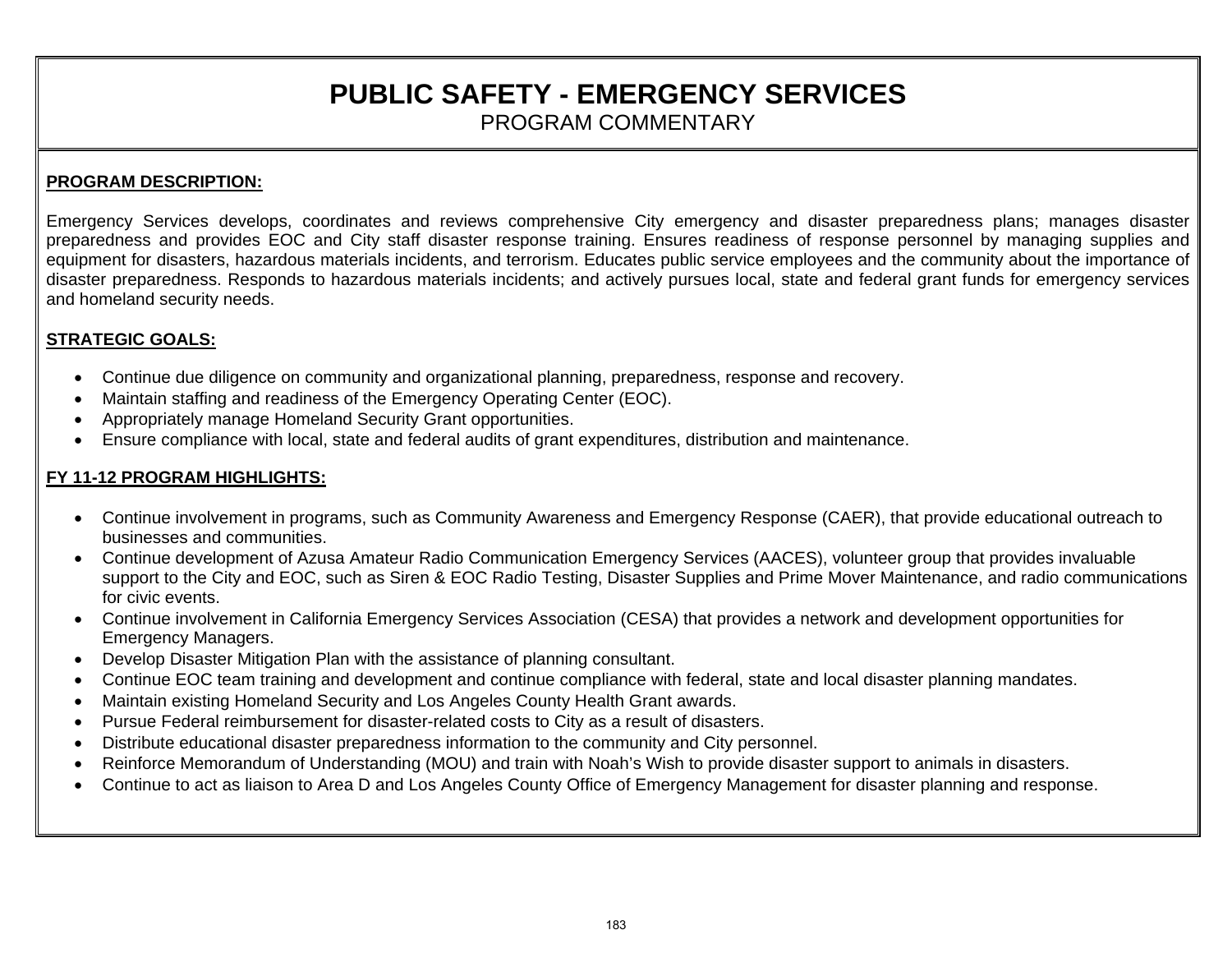# **Budget Division:** *SAFETY - EMERGENCY SERVICES*

# **Full Time Positions**

# **Part Time Positions**

|                                       | FY 10-11   | FY 11-12   | FY 10-11 | FY 11-12 |                       | FY 10-11    | FY 11-12 | FY 10-11 | FY 11-12 |
|---------------------------------------|------------|------------|----------|----------|-----------------------|-------------|----------|----------|----------|
|                                       | Revised    | Adopted    | Revised  | Adopted  |                       | Revised     | Adopted  | Revised  | Adopted  |
| <b>Position Title</b>                 | Allocation | Allocation | Salary   | Salary   | <b>Position Title</b> | Hours       | Hours    | Wages    | Wages    |
| <b>Emergency Services Coordinator</b> | 1.00       | 1.00       | \$86,190 | \$91,505 |                       |             |          |          |          |
|                                       |            |            |          |          |                       |             |          |          |          |
|                                       |            |            |          |          |                       |             |          |          |          |
|                                       |            |            |          |          |                       |             |          |          |          |
|                                       |            |            |          |          |                       |             |          |          |          |
|                                       |            |            |          |          |                       |             |          |          |          |
|                                       |            |            |          |          |                       |             |          |          |          |
|                                       |            |            |          |          |                       |             |          |          |          |
|                                       |            |            |          |          |                       |             |          |          |          |
|                                       |            |            |          |          |                       |             |          |          |          |
|                                       |            |            |          |          |                       |             |          |          |          |
|                                       |            |            |          |          |                       |             |          |          |          |
|                                       |            |            |          |          |                       |             |          |          |          |
|                                       |            |            |          |          |                       |             |          |          |          |
|                                       |            |            |          |          |                       |             |          |          |          |
|                                       |            |            |          |          |                       |             |          |          |          |
|                                       |            |            |          |          |                       |             |          |          |          |
|                                       |            |            |          |          |                       |             |          |          |          |
|                                       |            |            |          |          |                       |             |          |          |          |
| <b>TOTAL</b>                          | 1.00       | 1.00       | 86,190   | 91,505   | <b>TOTAL</b>          | $\mathbf 0$ | 0        | \$0      | \$0      |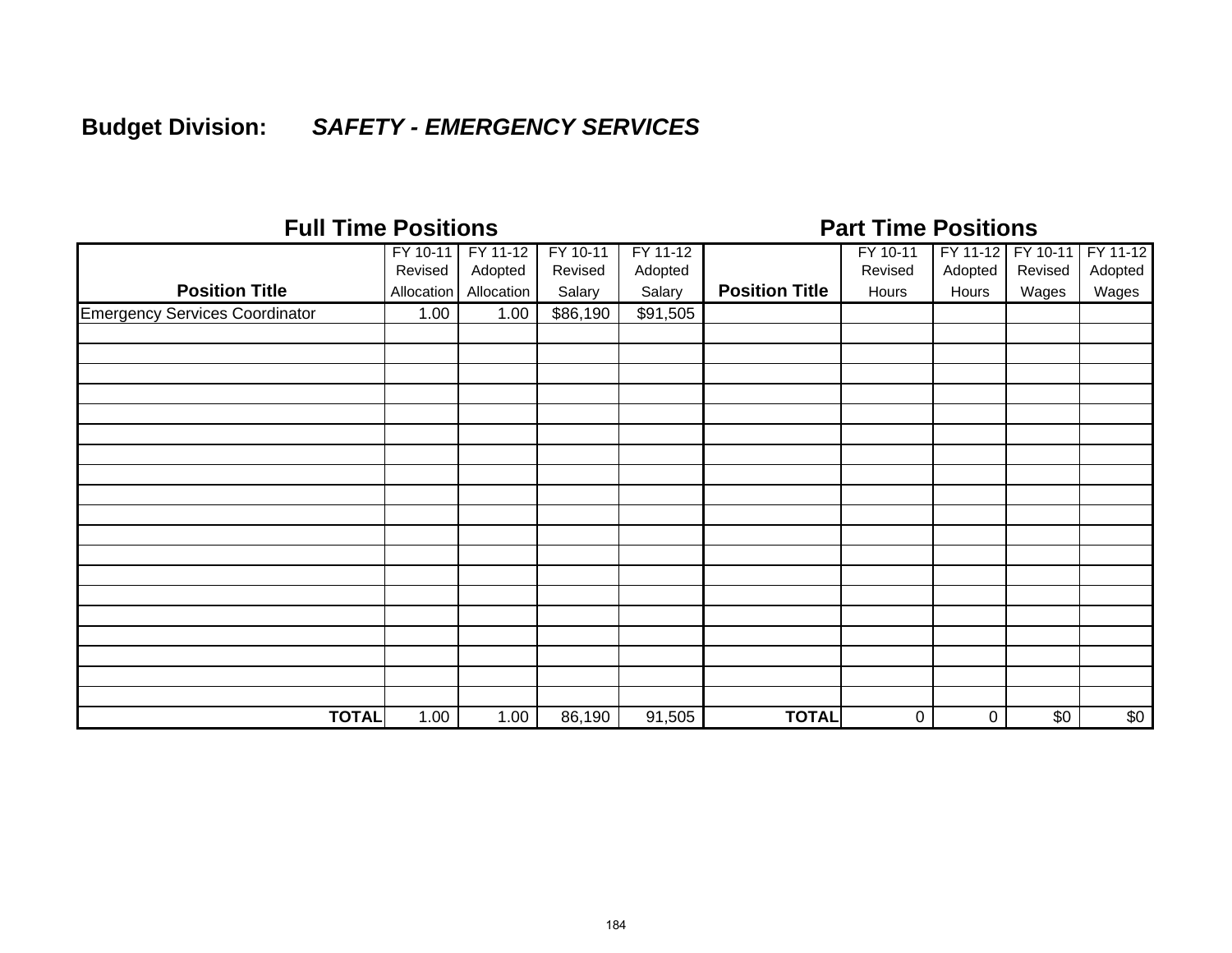#### **BUDGET UNIT: 1020320000 PUBLIC SAFETY - EMERGENCY SERVICES**

|         | <b>DESCRIPTION</b>                | <b>ACTUAL</b> | <b>ACTUAL</b> | <b>REVISED</b> | <b>ADOPTED</b> |                 |
|---------|-----------------------------------|---------------|---------------|----------------|----------------|-----------------|
| Acct. # |                                   | 08-09         | 09-10         | $10 - 11$      | $11 - 12$      | <b>VARIANCE</b> |
|         |                                   |               |               |                |                |                 |
|         | <b>PERSONNEL</b>                  |               |               |                |                |                 |
| 6003    | Salaries/Regular                  | 62,585        | 68,520        | 86,190         | 91,505         | 5,315           |
| 6015    | Salaries/Vacation                 | 3,435         | 4,680         |                |                |                 |
| 6024    | Salaries/Sick Leave               | 8,990         | 9,325         |                |                |                 |
| 6027    | Salaries/Bereavement              | 1,800         |               |                |                |                 |
| 6066    | Allowances/Uniform                | 760           | 760           | 800            | 800            |                 |
| 6101    | PERS/Employee Contribution        | 5,455         | 5,855         | 6,120          | 6,490          | 370             |
| 6105    | <b>PERS/Employer Contribution</b> | 9,350         | 9,780         | 10,100         | 11,710         | 1,610           |
| 6109    | <b>PARS/Employer Contribution</b> | 4,245         | 5,340         | 5,525          | 5,865          | 340             |
| 6125    | FICA/Employer Contrib/Med         | 1,380         | 1,450         | 1,480          | 1,570          | 90              |
| 6140    | Life Insurance Allocation         | 245           | 220           | 230            | 245            | 15              |
| 6155    | <b>Workers' Comp Allocation</b>   | 3,120         | 3,300         | 3,450          | 3,660          | 210             |
| 6160    | <b>LTD Insurance Allocation</b>   | 670           | 580           | 670            | 710            | 40              |
| 6165    | <b>Unemployment Allocation</b>    | 75            | 70            | 100            | 110            | 10              |
| 6175    | Benefits/Flex Plan                | 13,745        | 14,160        | 15,055         | 15,830         | 775             |
| 6180    | Deferred Comp/Employer Paid       | 1,740         | 1,780         | 1,800          | 1,800          |                 |
|         | <b>PERSONNEL SUBTOTAL</b>         | 117,595       | 125,820       | 131,520        | 140,295        | 8,775           |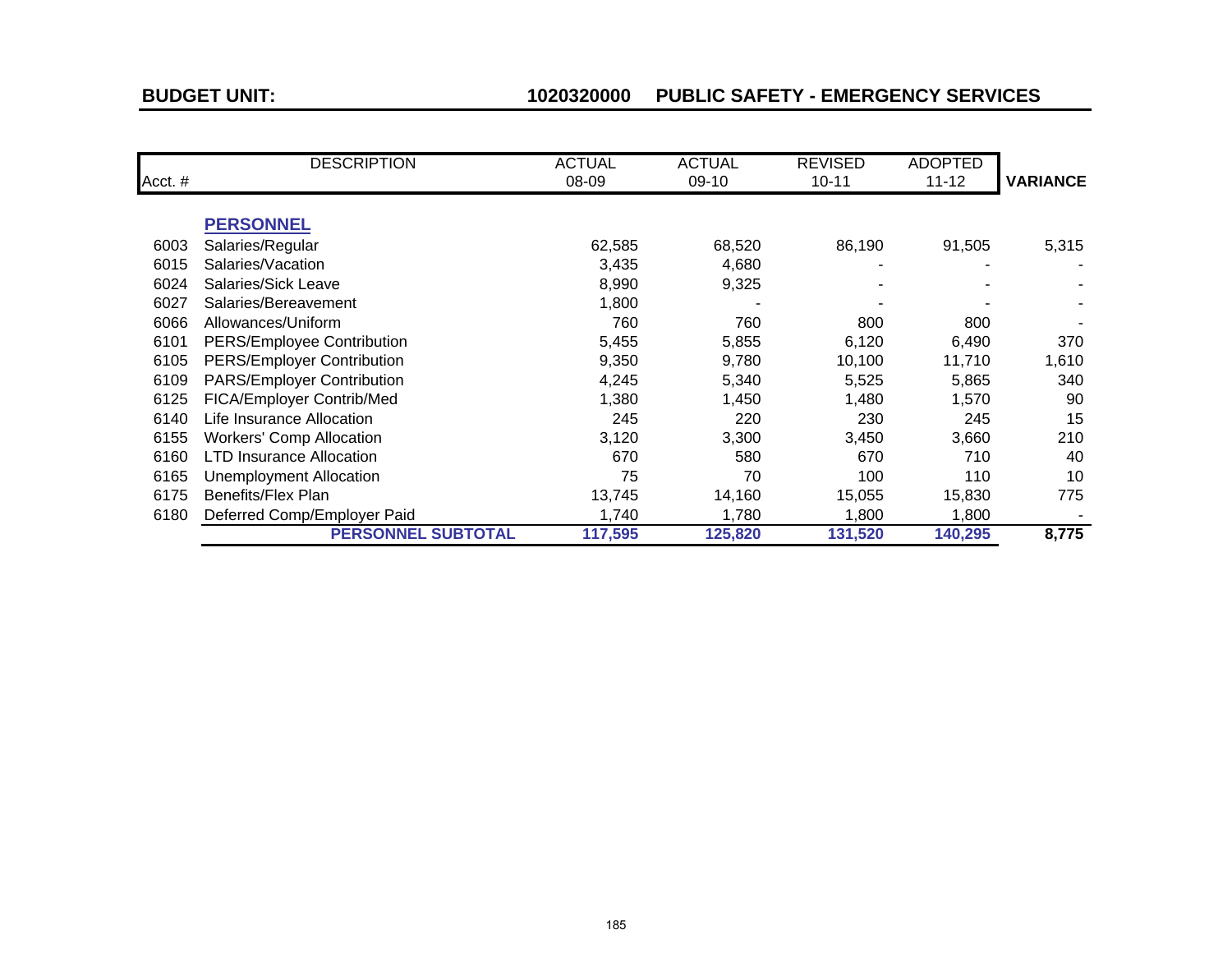# **PUBLIC SAFETY - EMERGENCY SERVICES ACTIVITY DETAIL**

| <b>Account Number</b> |      | <b>Description</b>                                                                                                                                                                                                                     | Cost    |
|-----------------------|------|----------------------------------------------------------------------------------------------------------------------------------------------------------------------------------------------------------------------------------------|---------|
| 1020320000            | 6220 | Training Schools - Emergency Management Institute (EMI), Emergency Operations Center (EOC)/ Integrated Management<br>Team (IMT) Interface, Noah's Wish Annual Training                                                                 | \$1,900 |
|                       | 6230 | <b>Dues/Subscriptions</b> - Area D, International Association of Emergency Managers (IAEM), Southern California Emergency<br>Services Association (SCESA), Azusa Amateur Communication Emergency Services (AACES), Relay Repeater Dues | \$2,705 |
|                       | 6235 | Meeting/Conferences - California Emergency Services Association (CESA) workshop, CESA convention for Emergency<br>Services Managers                                                                                                    | \$1,800 |
|                       | 6455 | Refuse Collection - Hazmat Clean-up, Trauma/Crime Scene Management Services, Bio-Terrorism Preparedness                                                                                                                                | \$3,000 |
|                       | 6563 | Supplies/Special - EOC Preparedness Supplies, Meals for Emergency EOC Activation, Supplies for EOC Exercises and<br>Meetings; AACES Awards                                                                                             | \$1,700 |
|                       | 6835 | Maintenance and Repair/Equipment - Maintenance of multimedia projection equipment in the EOC, Ham radio                                                                                                                                | \$3,100 |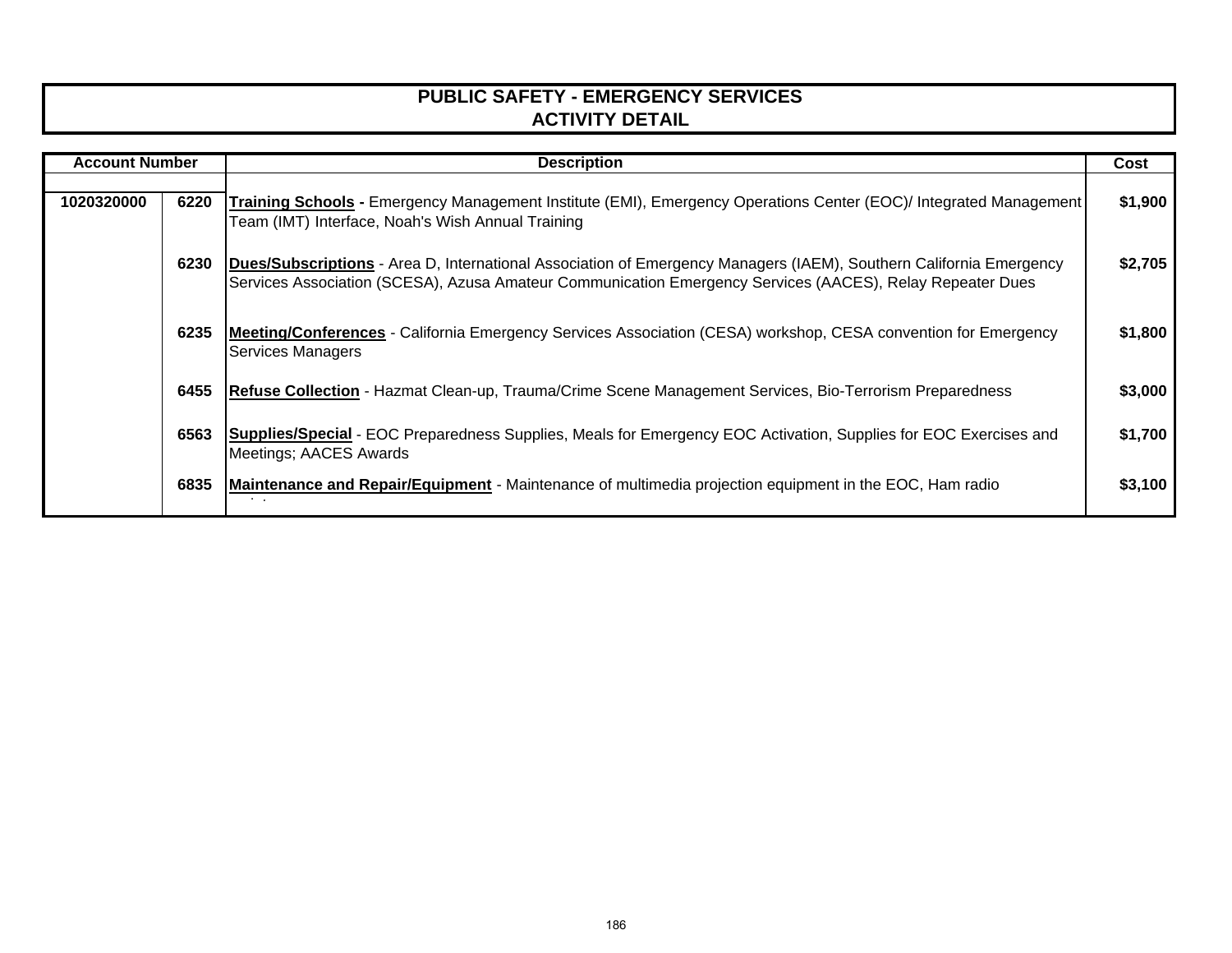#### **BUDGET UNIT: 1020320000 PUBLIC SAFETY - EMERGENCY SERVICES**

|         | <b>DESCRIPTION</b>                    | <b>ACTUAL</b> | <b>ACTUAL</b> | <b>REVISED</b> | <b>ADOPTED</b> |                 |
|---------|---------------------------------------|---------------|---------------|----------------|----------------|-----------------|
| Acct. # |                                       | 08-09         | 09-10         | $10 - 11$      | $11 - 12$      | <b>VARIANCE</b> |
|         |                                       |               |               |                |                |                 |
|         | <b>OPERATIONS</b>                     |               |               |                |                |                 |
| 6201    | Uniforms & Laundry                    |               | 330           |                |                |                 |
| 6220    | <b>Training Schools</b>               | 2,105         | 560           | 2,790          | 1,900          | (890)           |
| 6225    | <b>Training Materials</b>             | 1,380         | 315           |                |                |                 |
| 6230    | Dues & Subscriptions                  | 2,600         | 2,600         | 2,705          | 2,705          |                 |
| 6235    | Meetings & Conferences                | 1,150         | 1,435         | 2,190          | 1,800          | (390)           |
| 6455    | <b>Refuse Collection</b>              | 1,610         | 1,380         | 3,000          | 3,000          |                 |
| 6493    | <b>Outside Services &amp; Repairs</b> | 410           | 225           | 250            | 250            |                 |
| 6504    | <b>Computer Software/Licensing</b>    | 125           | 100           | 110            | 110            |                 |
| 6527    | Supplies/Computer/Small Equip         | 55            | 130           |                |                |                 |
| 6530    | <b>Office Supplies</b>                | 315           | 535           | 300            | 280            | (20)            |
| 6539    | Printing, Binding & Duplicating       | 565           | 95            | 500            | 500            |                 |
| 6563    | Supplies/Special                      | 3,460         | 1,515         | 1,700          | 1,700          |                 |
| 6569    | Small Equipment                       | 6,165         | 755           | 255            |                | (255)           |
| 6572    | Office Furniture & Equipment          | 560           | 280           |                |                |                 |
| 6825    | Maint & Repair / Vehicle              | 95            | 715           | 1,000          | 1,000          |                 |
| 6835    | Maint & Repair/Equipment              |               |               | 2,400          | 3,100          | 700             |
| 6915    | Utilities/Telephone                   | 600           | 520           | 600            | 835            | 235             |
|         | <b>OPERATIONS SUBTOTAL</b>            | 21,195        | 11,490        | 17,800         | 17,180         | (620)           |
|         |                                       |               |               |                |                |                 |
|         |                                       |               |               |                |                |                 |
|         |                                       |               |               |                |                |                 |
|         | <b>GENERAL FUND TOTAL:</b>            | 138,790       | 137,310       | 149,320        | 157,475        | 8,155           |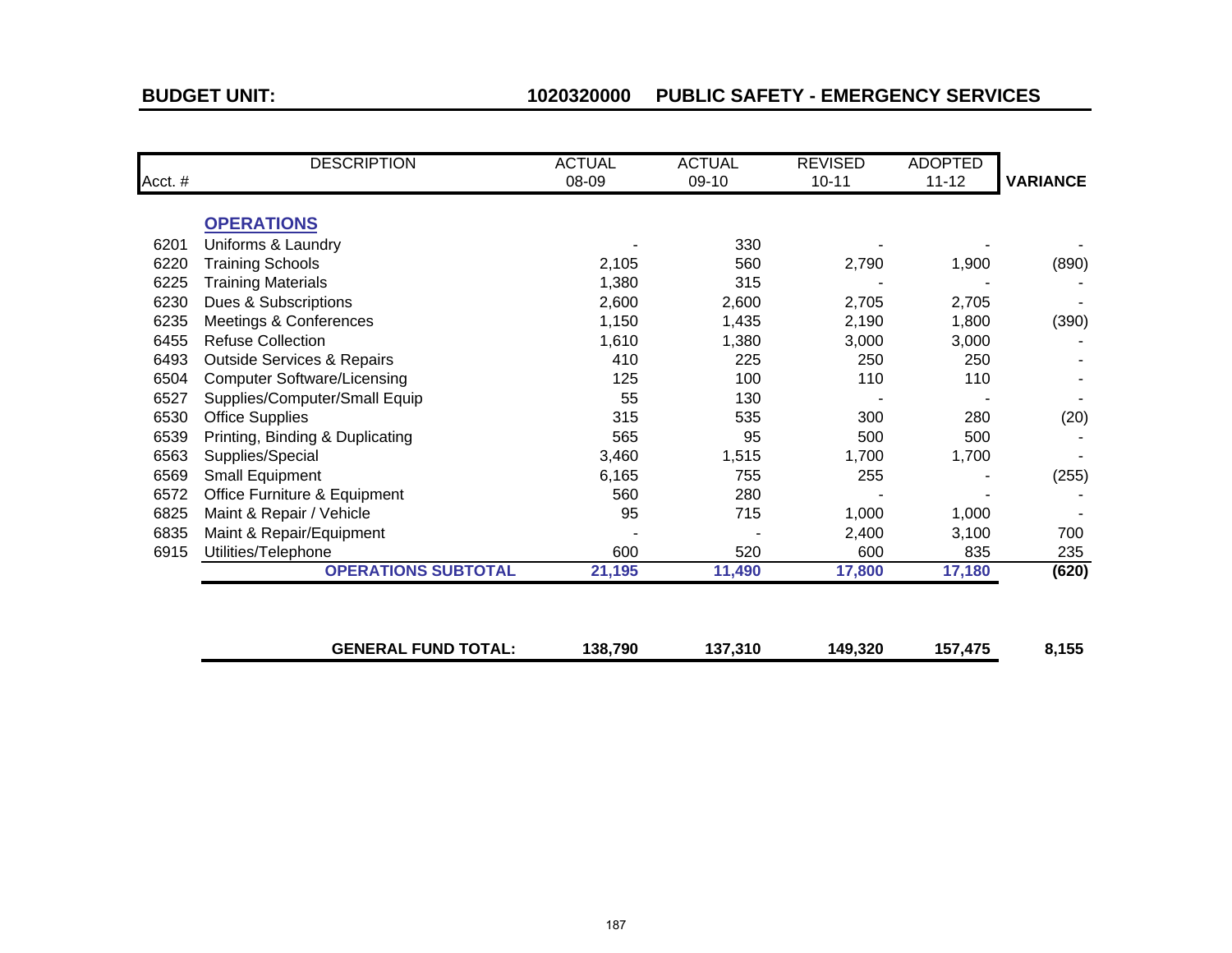# **THIS PAGE INTENTIONALLY LEFT BLANK**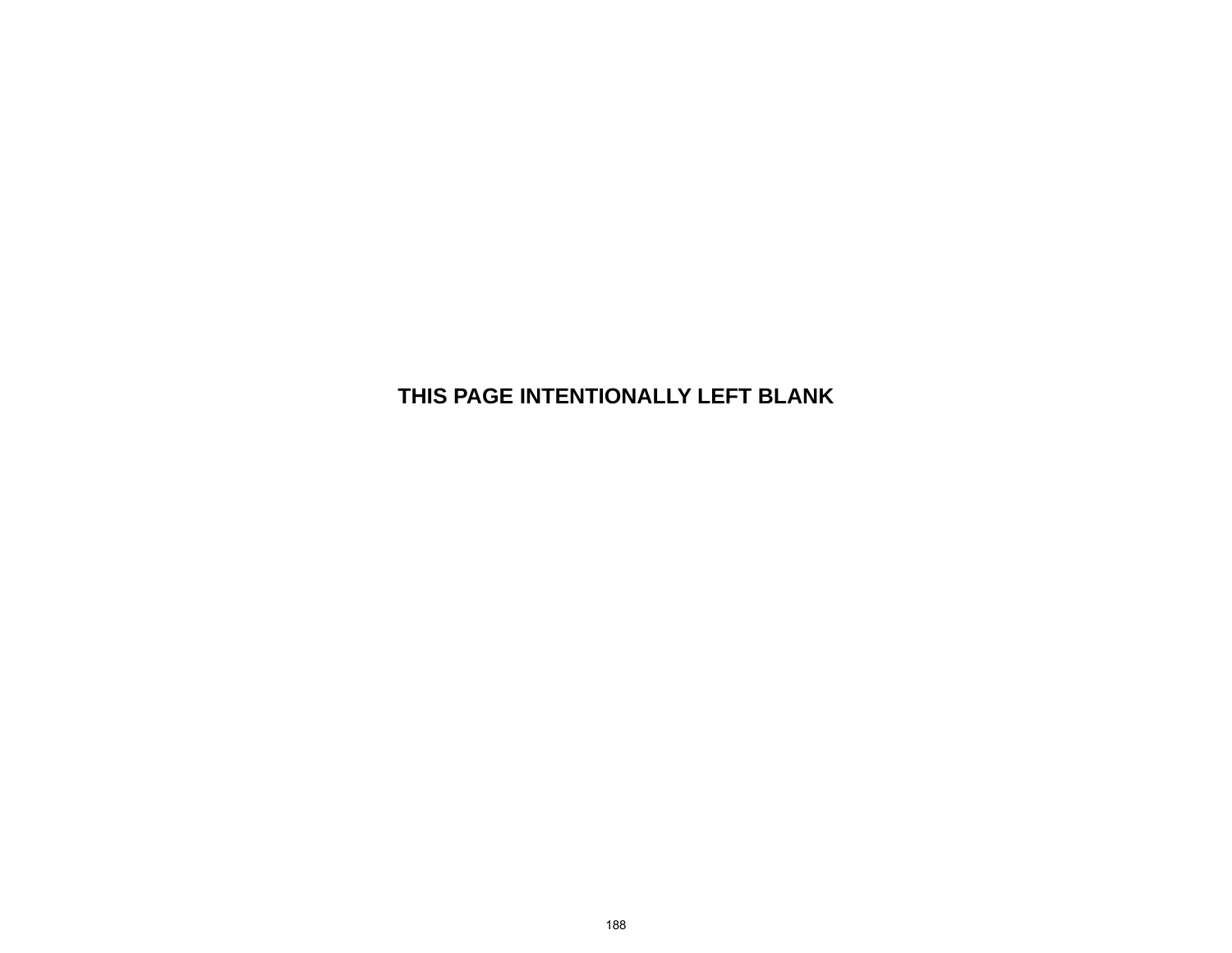# **PUBLIC SAFETY - CONTRACT SERVICES**

PROGRAM COMMENTARY

### **PROGRAM DESCRIPTION:**

The Police Department contracts for several essential services: Fire protection, Humane services, staffing/operation of the Type I City jail and crossing guards.

## **STRATEGIC GOALS:**

- Each contracted service is responsible for meeting the City's goals in each specific area. All efforts are directed towards improving the quality of life for the community in an efficient and responsible manner.
- The Police Department remains responsible for overseeing operational issues for each contracted service.

## **FY 11-12 PROGRAM HIGHLIGHTS:**

- Fire protection services continue to be provided by Los Angeles County Fire Department.
- Humane services continue to be provided by the San Gabriel Valley Humane Society through participation in a four-city (Azusa, San Gabriel, Temple City and Monterey Park) Joint Powers Authority (JPA), which oversees animal control needs for each community. Councilman Robert Gonzales serves as the Council liaison to work with police staff in addressing humane contract issues.
- Jail services continue to be provided by the Wackenhut Corporation (now G4S Wackenhut) and the jail continues to pass all required inspections.
- The City's transition to contract crossing guards with All City Management Services (ACMS) is in its third year of operation and continues to run smoothly. The Police Department is committed to ensure that ACMS continues to provide professional and competent services.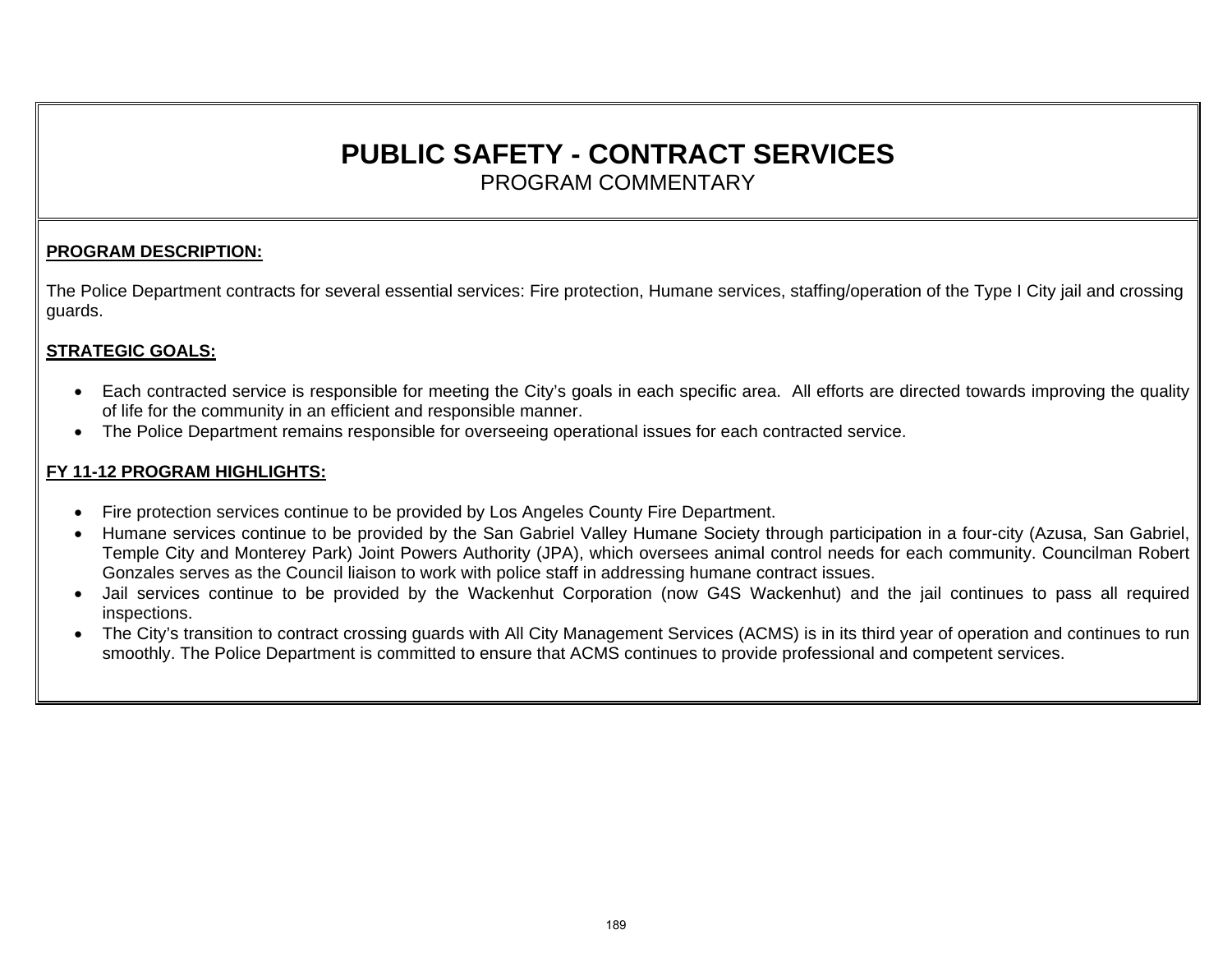|                       |      | <b>PUBLIC SAFETY - CONTRACT SERVICES</b><br><b>ACTIVITY DETAIL</b>                                                                                                                                                                                                                                                                                                                                                                                                                                                                                                                                                                                                                                                                                                                                          |             |
|-----------------------|------|-------------------------------------------------------------------------------------------------------------------------------------------------------------------------------------------------------------------------------------------------------------------------------------------------------------------------------------------------------------------------------------------------------------------------------------------------------------------------------------------------------------------------------------------------------------------------------------------------------------------------------------------------------------------------------------------------------------------------------------------------------------------------------------------------------------|-------------|
|                       |      |                                                                                                                                                                                                                                                                                                                                                                                                                                                                                                                                                                                                                                                                                                                                                                                                             |             |
| <b>Account Number</b> |      | <b>Description</b>                                                                                                                                                                                                                                                                                                                                                                                                                                                                                                                                                                                                                                                                                                                                                                                          | Cost        |
| 1020333000            | 6410 | Humane - Animal control services: No increase to shelter costs; increase of 10% to Day and Night Patrols; however, based on<br>forecast for FY 2010/11, anticipate decrease of 13.8% for FY 2011/12                                                                                                                                                                                                                                                                                                                                                                                                                                                                                                                                                                                                         | \$225,000   |
|                       | 6493 | <b>Outside Services and Repairs</b> - Wackenhut jail contract services: contract increase of 2%                                                                                                                                                                                                                                                                                                                                                                                                                                                                                                                                                                                                                                                                                                             | \$466,510   |
|                       | 6497 | <b>Crossing Guard Services</b> - As authorized by our contract, the hourly rate will be increased by 3% for FY 2011/12. In addition, per<br>All City Management Svcs (ACMS), the Police Department is required to compensate all crossing guards for one additional hour of<br>pay per day for split shift duty as mandated by the Industrial Welfare Commission. This mandate will result in an additional cost of<br>\$32,980 for FY 2011/12. However, by State law, the City is not required to pay for crossing guard services for Kindgergarten<br>children. There would be a net savings of \$59,400, including payment of the one hour of shift pay, if the City were to discontinue<br>crossing guard services to Kindergarten children. As per contract, ACMS has increased the hourly wage by 3%. | \$161,300   |
| 2920331000            | 6401 | <b>Fire Department</b> - Fire protection services for the City                                                                                                                                                                                                                                                                                                                                                                                                                                                                                                                                                                                                                                                                                                                                              | \$3,659,595 |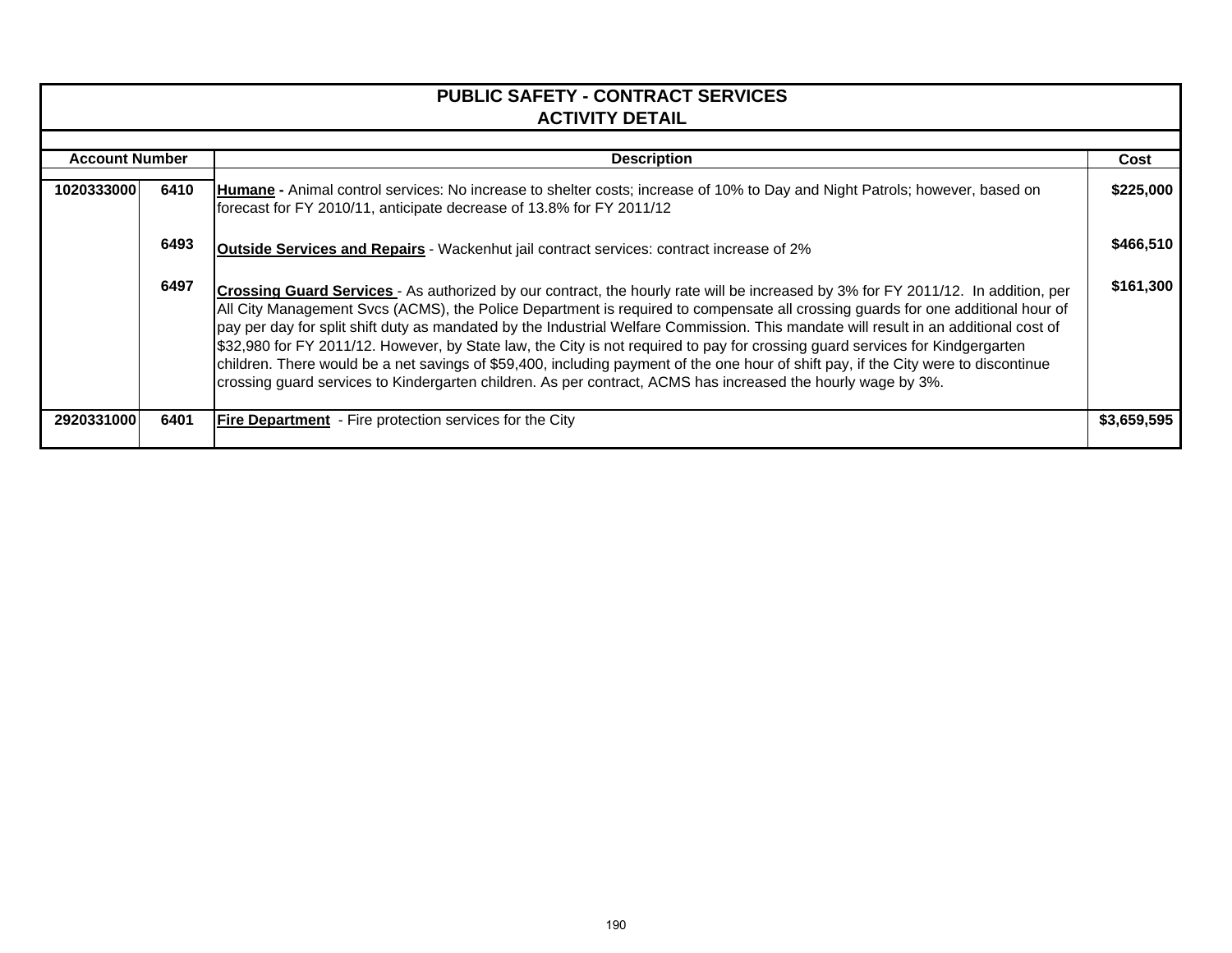#### **BUDGET UNIT: 1020333000/2920331000 PUBLIC SAFETY - CONTRACT SERVICES**

|        | <b>DESCRIPTION</b>                      | <b>ACTUAL</b> | <b>ACTUAL</b> | <b>REVISED</b> | <b>ADOPTED</b> |                 |
|--------|-----------------------------------------|---------------|---------------|----------------|----------------|-----------------|
| Acct.# |                                         | 08-09         | 09-10         | $10 - 11$      | $11 - 12$      | <b>VARIANCE</b> |
|        | <b>OPERATIONS</b>                       |               |               |                |                |                 |
|        |                                         |               |               |                |                |                 |
|        | <b>GENERAL FUND</b>                     |               |               |                |                |                 |
| 6410   | <b>Humane Services</b>                  | 199,660       | 192,445       | 260,880        | 225,000        | (35, 880)       |
| 6493   | <b>Outside Services &amp; Repairs</b>   | 376,335       | 380,775       | 457,360        | 466,510        | 9,150           |
| 6497   | <b>Crossing Guard Contract Services</b> | 118,605       | 129,750       | 128,240        | 161,300        | 33,060          |
|        | <b>SUBTOTAL</b>                         | 694,600       | 702,970       | 846,480        | 852,810        | 6,330           |
|        |                                         |               |               |                |                |                 |
|        | <b>FIRE PROTECTION</b>                  |               |               |                |                |                 |
| 6401   | <b>Fire Department Services</b>         | 3,752,065     | 3,518,080     | 3,738,595      | 3,659,595      | (79,000)        |
|        | <b>SUBTOTAL</b>                         | 3,752,065     | 3,518,080     | 3,738,595      | 3,659,595      | (79,000)        |
|        |                                         |               |               |                |                |                 |
|        | <b>OPERATIONS SUBTOTAL</b>              | 4,446,665     | 4,221,050     | 4,585,075      | 4,512,405      | (72, 670)       |
|        |                                         |               |               |                |                |                 |
|        |                                         |               |               |                |                |                 |
|        | <b>SAFETY CONTRACT SERVICES TOTAL:</b>  | 4,446,665     | 4,221,050     | 4,585,075      | 4,512,405      | (72, 670)       |
|        |                                         |               |               |                |                |                 |
|        | <b>Funding:</b>                         |               |               |                |                |                 |
|        | <b>General Fund Total:</b>              | (694, 600)    | (702, 970)    | (846, 480)     | (852, 810)     | 6,330           |
|        | Fire Safety Fund Total:                 | (3,752,065)   | (3,518,080)   | (3,738,595)    | (3,659,595)    | (79,000)        |
|        | <b>Total Funding</b>                    | (4, 446, 665) | (4,221,050)   | (4,585,075)    | (4, 512, 405)  | (72, 670)       |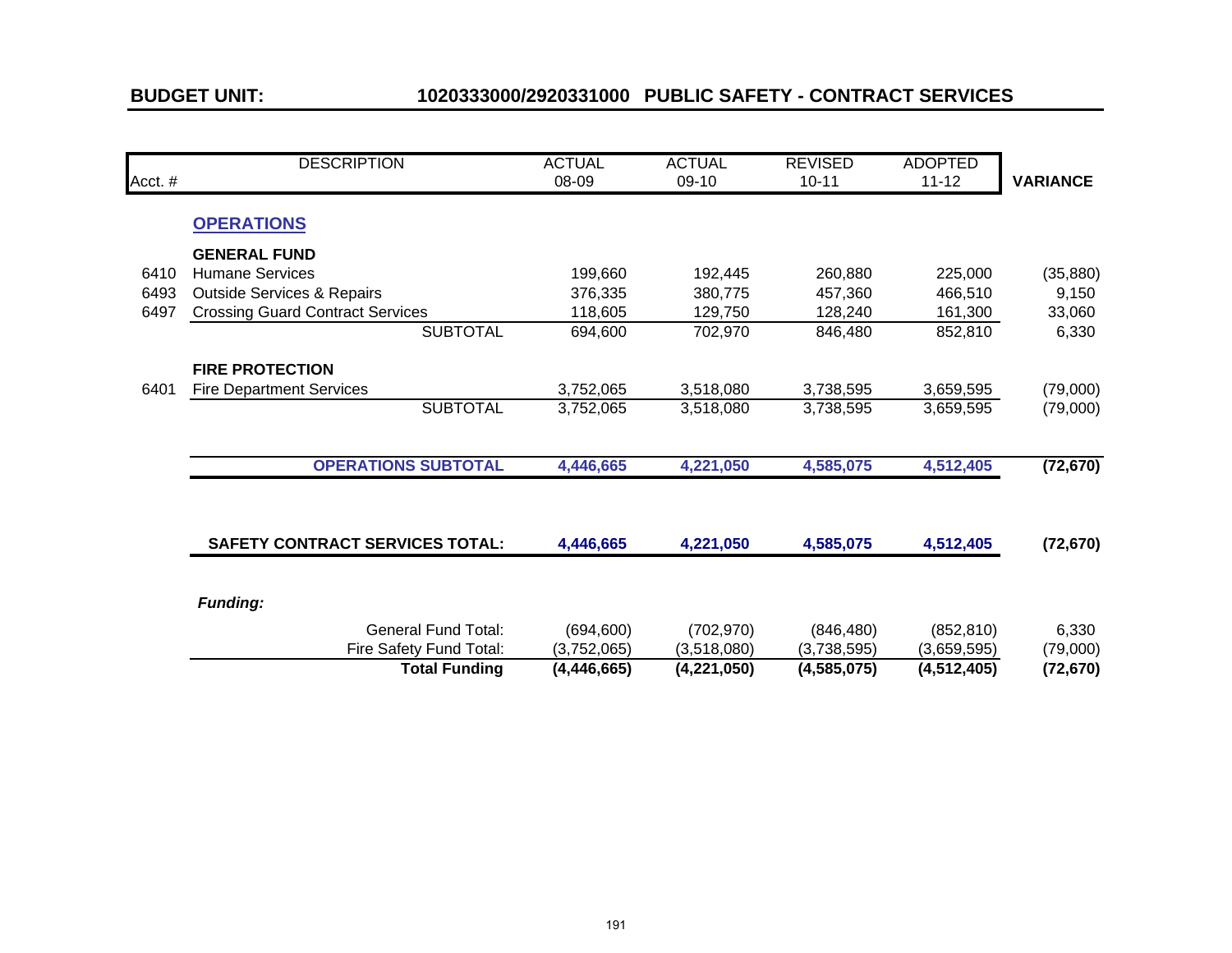# **PUBLIC SAFETY - ASSET SEIZURE ACTIVITY DETAIL**

| <b>Account Number</b> |      | <b>Description</b>                                                                                                                                                                                                                | Cost     |
|-----------------------|------|-----------------------------------------------------------------------------------------------------------------------------------------------------------------------------------------------------------------------------------|----------|
|                       |      | <b>DOJ</b> (Dept of Justice)                                                                                                                                                                                                      |          |
|                       |      | <b>Estimated Carryover Funds from 10/11</b>                                                                                                                                                                                       |          |
| 2820310041            | 6201 | Uniforms and Laundry - Force Team fist suit arm piece, mitts, headgear, body protection; web gear for Helicopter<br>Observer; Special Weapons and Tactics (SWAT) ballistic vest replacement buttons                               | \$3,150  |
|                       | 6220 | Training Schools - To be determined                                                                                                                                                                                               | \$10,000 |
|                       | 6230 | Dues and Subscriptions - California Gang Investigator, California Narcotics Association, American Society of Law<br>Enforcement Trainers and California Association Force Instructors dues                                        | \$1,115  |
|                       | 6235 | Meetings and Conferences - California Association of Tactical Officers (CATO), California Narcotics Officers<br>Association (CNOA), California Gang Investigators Association (CGIA), California Association of Force Instructors | \$19,550 |
|                       | 6493 | Outside Services & Repairs - Cable internet service and high definition television (HDTV) for briefing room                                                                                                                       | \$7,200  |
|                       | 6551 | <b>Fuel/Oil</b> - Gasoline Credit card for high intensity drug trafficking areas (HIDTA)                                                                                                                                          | \$1,000  |
|                       | 6563 | Special Supplies - Narcotic buy fund, SWAT ammunition, flashbangs, light emitting diode (LED) lights for MP-5,<br>narcotics analysis kits, miscellaneous supplies                                                                 | \$8,100  |
|                       | 6569 | <b>Small Equipment</b> - Global Positioning System (GPS) for Detective cars, cell phone device, weapons accountability<br>system and items to be determined                                                                       | \$85,635 |
|                       | 6809 | Rent/Facilities - SWAT range rental at Burro Canyon and Pomona ranges                                                                                                                                                             | \$800    |
|                       | 6820 | <b>Rent/Vehicles</b> - Rent undercover vehicles for Detective Bureau                                                                                                                                                              | \$2,000  |
|                       | 6825 | Vehicle Repair/Maintenance - Repair to armored vehicle                                                                                                                                                                            | \$2,500  |
|                       | 6830 | <b>Rent/Equipment</b> - Rental of storage container for evidence                                                                                                                                                                  | \$900    |
|                       | 6850 | Lease/Equipment - Lease of "Athena" Emergency Response Modules                                                                                                                                                                    | \$5,820  |
|                       | 7135 | Vehicles - Outfit Savana utility truck with radio, lighting, decals, etc.; additional items to be determined                                                                                                                      | \$23,000 |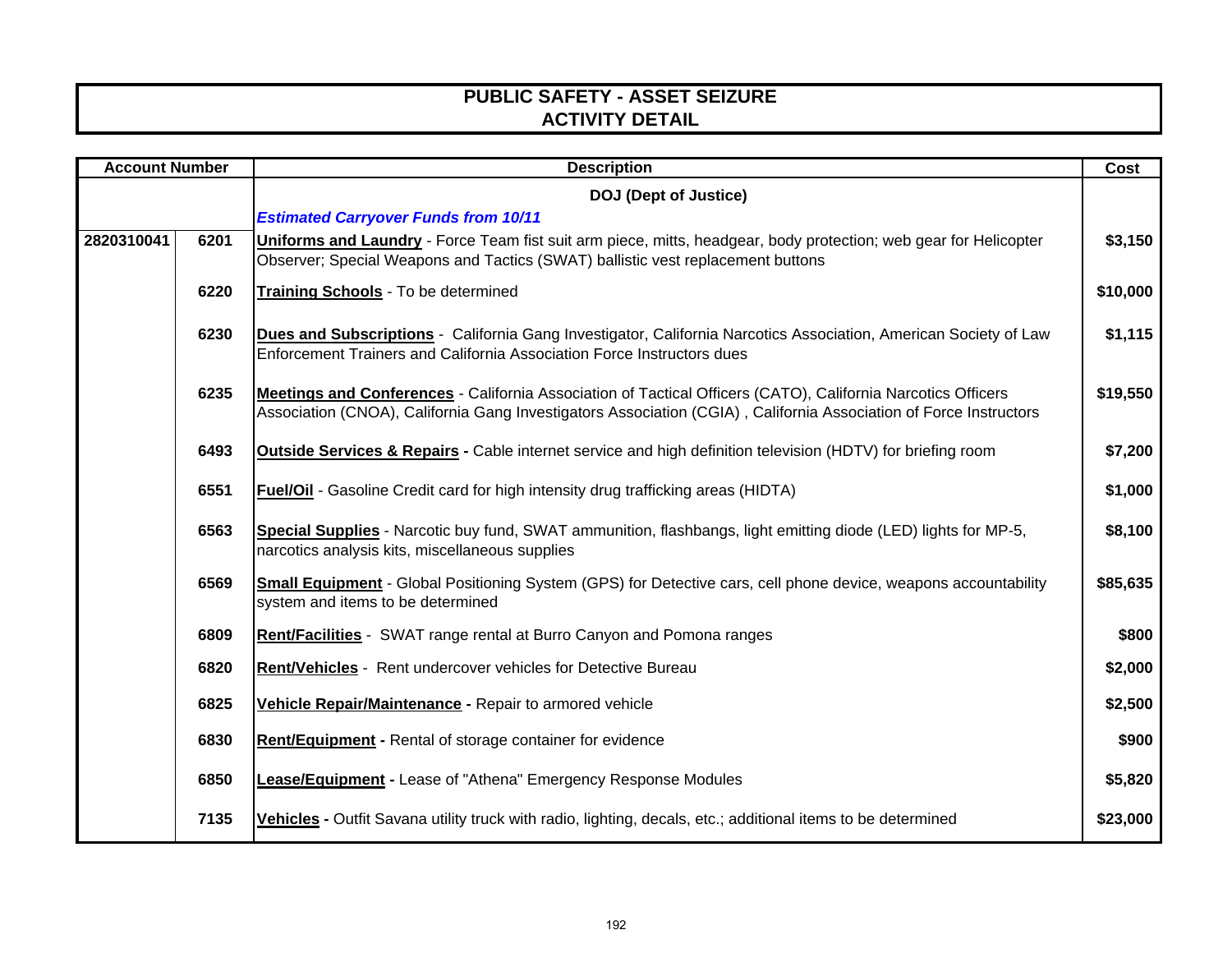| <b>Account Number</b> |      | <b>Description</b>                                                                                                                 | Cost    |
|-----------------------|------|------------------------------------------------------------------------------------------------------------------------------------|---------|
|                       |      | <b>State/County</b><br><b>Estimated Carryover Funds from 10/11</b>                                                                 |         |
| 2820310042            | 6493 | <b>Outside Services/Repairs</b> - Internet Investigation Services                                                                  | \$1,800 |
|                       | 6569 | <b>Small Equipment</b> - Cell phones and accessories for Special Enforcement Team (SET) Team; additional items to be<br>determined | \$3,665 |
|                       | 6835 | Maintenance/Repair Equip - Maintenance on gym equipment                                                                            | \$600   |
|                       | 6915 | Utilities/Telephone - Cell phone service SET team                                                                                  | \$3,335 |

| <b>Account Number</b> |      | <b>Description</b>                                                                                         | Cost    |
|-----------------------|------|------------------------------------------------------------------------------------------------------------|---------|
|                       |      | Drug/Gang                                                                                                  |         |
|                       |      | <b>Estimated Carryover Funds from 10/11</b>                                                                |         |
| 2820310043            | 6569 | <b>Small Equipment</b> - Cell phones/accessories for Gang Detectives and additional items to be determined | \$930   |
|                       | 6915 | Utilities/Telephone - Cell phone service Gang Detectives, air cards for Laptops                            | \$3,520 |

| <b>Account Number</b> |      | <b>Description</b>                          | Cost |
|-----------------------|------|---------------------------------------------|------|
|                       |      | Treasurv                                    |      |
|                       |      | <b>Estimated Carryover Funds from 10/11</b> |      |
| 2820310047            | 6569 | <b>Small Equipment</b> - To be determined   | \$85 |
|                       |      |                                             |      |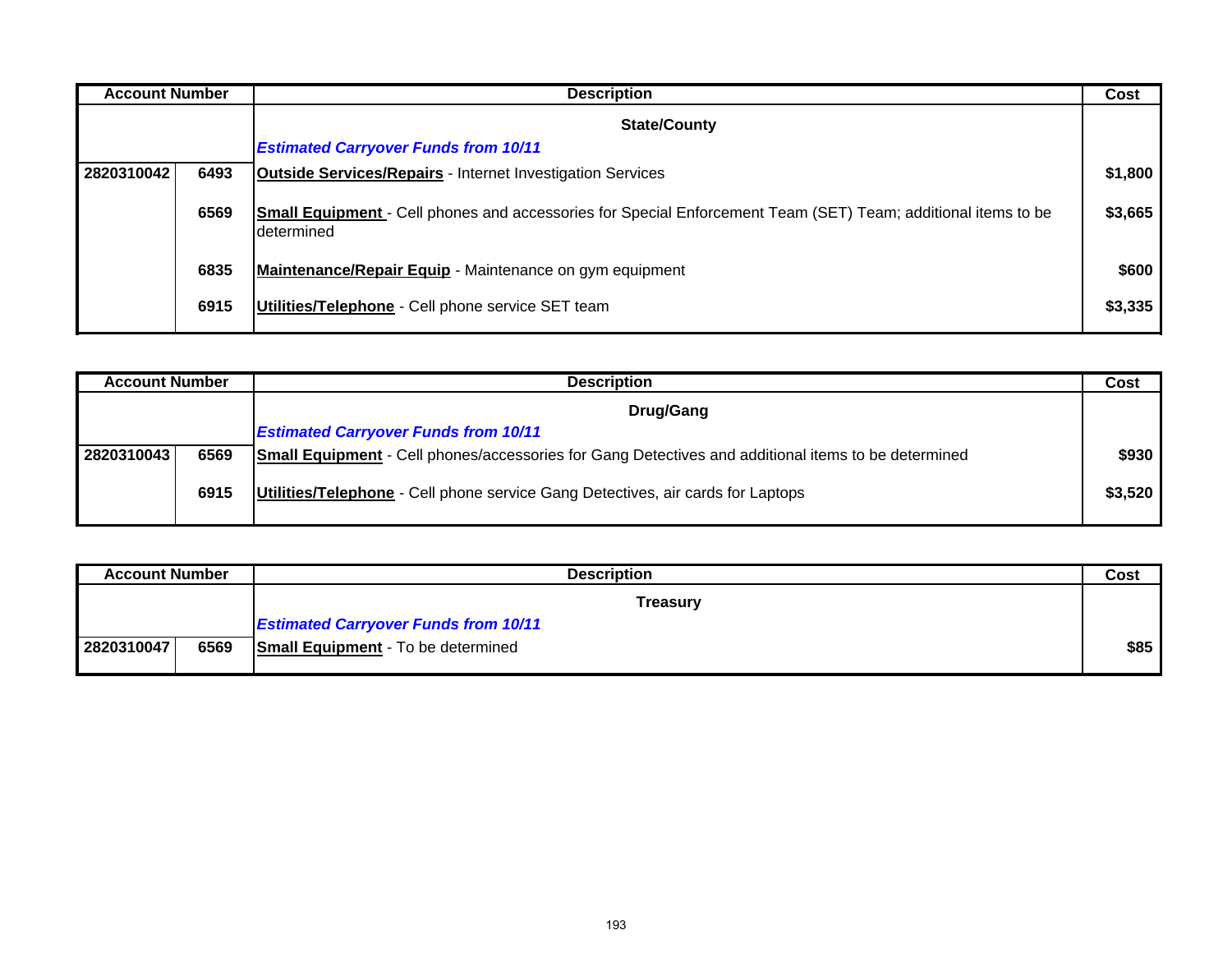#### **BUDGET UNIT: 282031xxxx PUBLIC SAFETY - ASSET SEIZURE**

|         | <b>DESCRIPTION</b>                           | <b>ACTUAL</b> | <b>ACTUAL</b> | <b>REVISED</b> | <b>ADOPTED</b> |                 |
|---------|----------------------------------------------|---------------|---------------|----------------|----------------|-----------------|
| Acct. # |                                              | 08-09         | 09-10         | $10 - 11$      | $11 - 12$      | <b>VARIANCE</b> |
|         | <b>OPERATIONS</b>                            |               |               |                |                |                 |
|         |                                              |               |               |                |                |                 |
|         | PD ASSET SEIZURE/FED JUSTICE 041             |               |               |                |                |                 |
| 6201    | Uniforms and Laundry                         | 3,795         | 1,170         | 5,600          | 3,150          | (2, 450)        |
| 6205    | <b>Medical Exams</b>                         | 140           |               |                |                |                 |
| 6220    | <b>Training Schools</b>                      | 3,750         | 65            | 14,700         | 10,000         | (4,700)         |
| 6230    | <b>Dues and Subscriptions</b>                | 150           |               | 235            | 1,115          | 880             |
| 6235    | Meetings & Conferences                       | 11,640        | 17,905        | 12,975         | 19,550         | 6,575           |
| 6240    | Mileage Reimbursement                        |               | 40            |                |                |                 |
| 6415    | <b>Computer Software Support</b>             |               | 2,000         |                |                |                 |
| 6493    | <b>Outside Services and Repairs</b>          |               |               |                | 7,200          | 7,200           |
| 6503    | <b>Books</b>                                 | 80            |               |                |                |                 |
| 6527    | Supplies/Computer                            | 180           | 440           |                |                |                 |
| 6530    | <b>Office Supplies</b>                       | 475           | 685           |                |                |                 |
| 6551    | Fuel and Oil                                 | 300           | 120           | 1,000          | 1,000          |                 |
| 6563    | Supplies/Special                             | 2,340         | 9,075         | 11,500         | 8,100          | (3,400)         |
| 6569    | Small Equipment                              | 18,695        | 2,230         | 77,565         | 85,635         | 8,070           |
| 6570    | <b>Computer Peripherals</b>                  | 1,090         | 11,205        |                |                |                 |
| 6572    | Office Furniture & Equipment                 | 1,580         | 3,190         |                |                |                 |
| 6599    | Materials and Supplies/Other                 | 20,590        |               |                |                |                 |
| 6809    | Rent/Facilities                              | 60            | 1,000         | 500            | 800            | 300             |
| 6815    | Maintenance and Repairs                      | 1,950         |               |                |                |                 |
| 6820    | Rent/Vehicle                                 | 105           |               | 2,000          | 2,000          |                 |
| 6825    | Maint & Repairs/Vehicles                     | 1,500         |               |                | 2,500          | 2,500           |
| 6830    | Rent/Equipment                               |               |               |                | 900            | 900             |
| 6850    | Lease/Equipment                              |               |               |                | 5,820          | 5,820           |
| 6846    | <b>Computer Hardware Maint &amp; Repairs</b> |               | 145           |                |                |                 |
|         | <b>SUBTOTAL</b>                              | 68,420        | 49,270        | 126,075        | 147,770        | 21,695          |
|         |                                              |               |               |                |                |                 |
|         | PD ASSET SEIZURE/COUNTY 042                  |               |               |                |                |                 |
| 6493    | <b>Outside Services &amp; Repairs</b>        | 1,595         | 1,690         | 2,000          | 1,800          | (200)           |
| 6570    | <b>Computer Peripherals/Misc</b>             |               | 690           |                |                |                 |
| 6569    | Small Equipment                              |               |               | 13,180         | 3,665          | (9, 515)        |
| 6835    | Maintenance/Repair Equipment                 |               |               |                | 600            | 600             |
| 6915    | Utilities/Telephone                          | 690           | 685           | 4,600          | 3,335          | (1, 265)        |
|         | <b>SUBTOTAL</b>                              | 2,285         | 3,065         | 19,780         | 9,400          | (10, 380)       |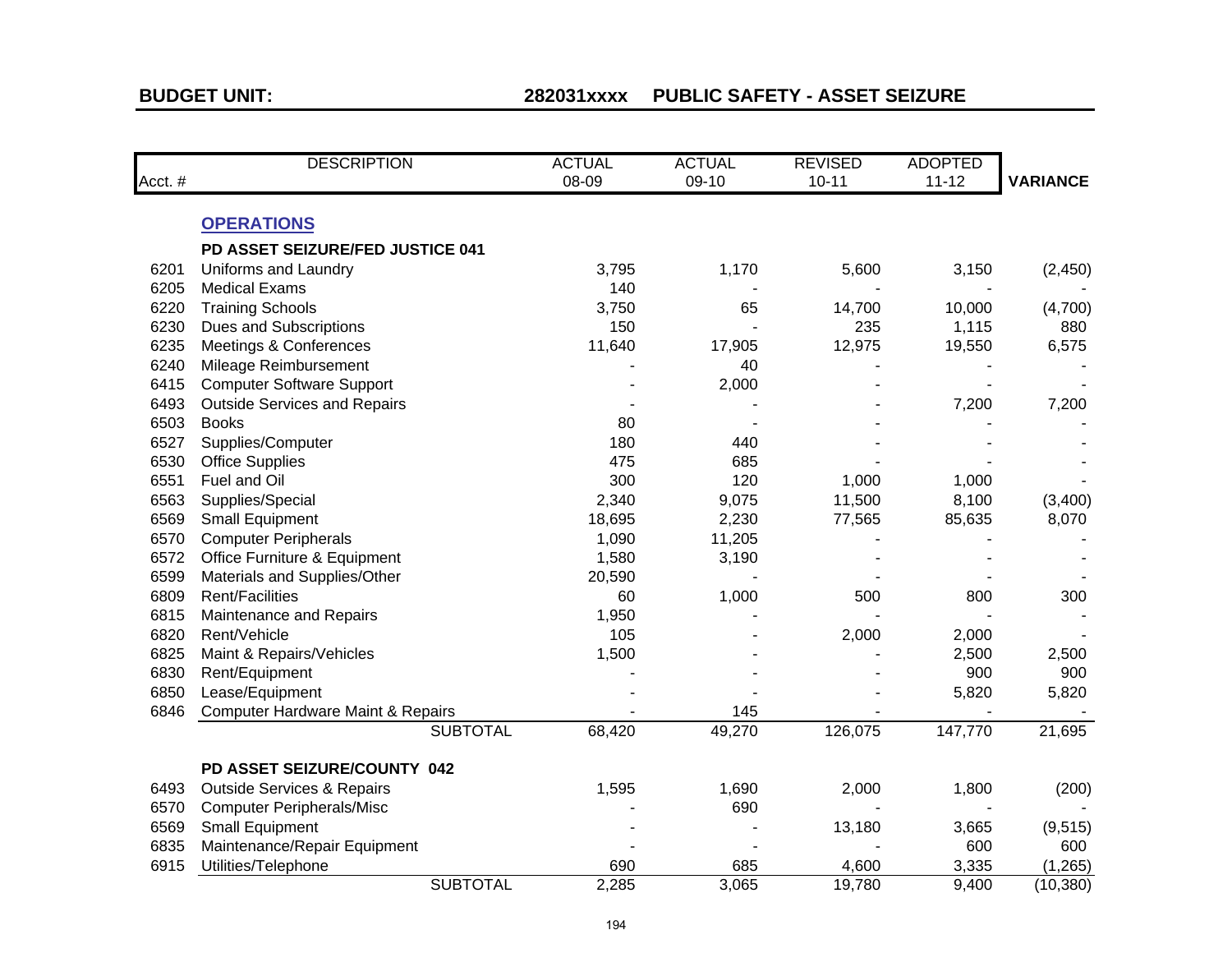#### **BUDGET UNIT: 282031xxxx PUBLIC SAFETY - ASSET SEIZURE**

|         | <b>DESCRIPTION</b>                  | <b>ACTUAL</b>  | <b>ACTUAL</b> | <b>REVISED</b> | <b>ADOPTED</b> |                 |
|---------|-------------------------------------|----------------|---------------|----------------|----------------|-----------------|
| Acct. # |                                     | 08-09          | 09-10         | $10 - 11$      | $11 - 12$      | <b>VARIANCE</b> |
|         |                                     |                |               |                |                |                 |
|         | PD ASSET SEIZURE/DRUG & GANG 043    |                |               |                |                |                 |
| 6493    | <b>Outside Services and Repairs</b> |                | 50            |                |                |                 |
| 6569    | Small Equipment                     | 500            | 40            | 3,775          | 930            | (2,845)         |
| 6915    | Utilities/Telephone                 | 2,445          | 2,900         |                | 3,520          | 3,520           |
|         | <b>SUBTOTAL</b>                     | 2,945          | 2,990         | 3,775          | 4,450          | 675             |
|         |                                     |                |               |                |                |                 |
|         | PD ASSET SEIZURE/FED TREASURY 047   |                |               |                |                |                 |
| 6569    | Small Equipment                     | $\blacksquare$ |               | 85             | 85             |                 |
|         | <b>SUBTOTAL</b>                     | $\blacksquare$ | ۰             | 85             | 85             |                 |
|         | <b>OPERATIONS SUBTOTAL</b>          | 73,650         | 55,325        | 149,715        | 161,705        | 11,990          |
|         | <b>CAPITAL OUTLAY</b>               |                |               |                |                |                 |
|         |                                     |                |               |                |                |                 |
|         | PD ASSET SEIZURE/FED JUSTICE        |                |               |                |                |                 |
| 7135    | Vehicles                            | 6,595          | 24,995        | 45,400         | 23,000         | (22, 400)       |
| 7140    | Equipment & Machinery               |                | 8,815         |                |                |                 |
|         | <b>SUBTOTAL</b>                     | 6,595          | 33,810        | 45,400         | 23,000         | (22, 400)       |
|         | <b>CAPITAL OUTLAY SUBTOTAL</b>      | 6,595          | 33,810        | 45,400         | 23,000         | (22, 400)       |
|         |                                     |                |               |                |                |                 |
|         |                                     |                |               |                |                |                 |
|         | <b>ASSET SEIZURE FUND TOTAL:</b>    | 80,245         | 89,135        | 195,115        | 184,705        | (10, 410)       |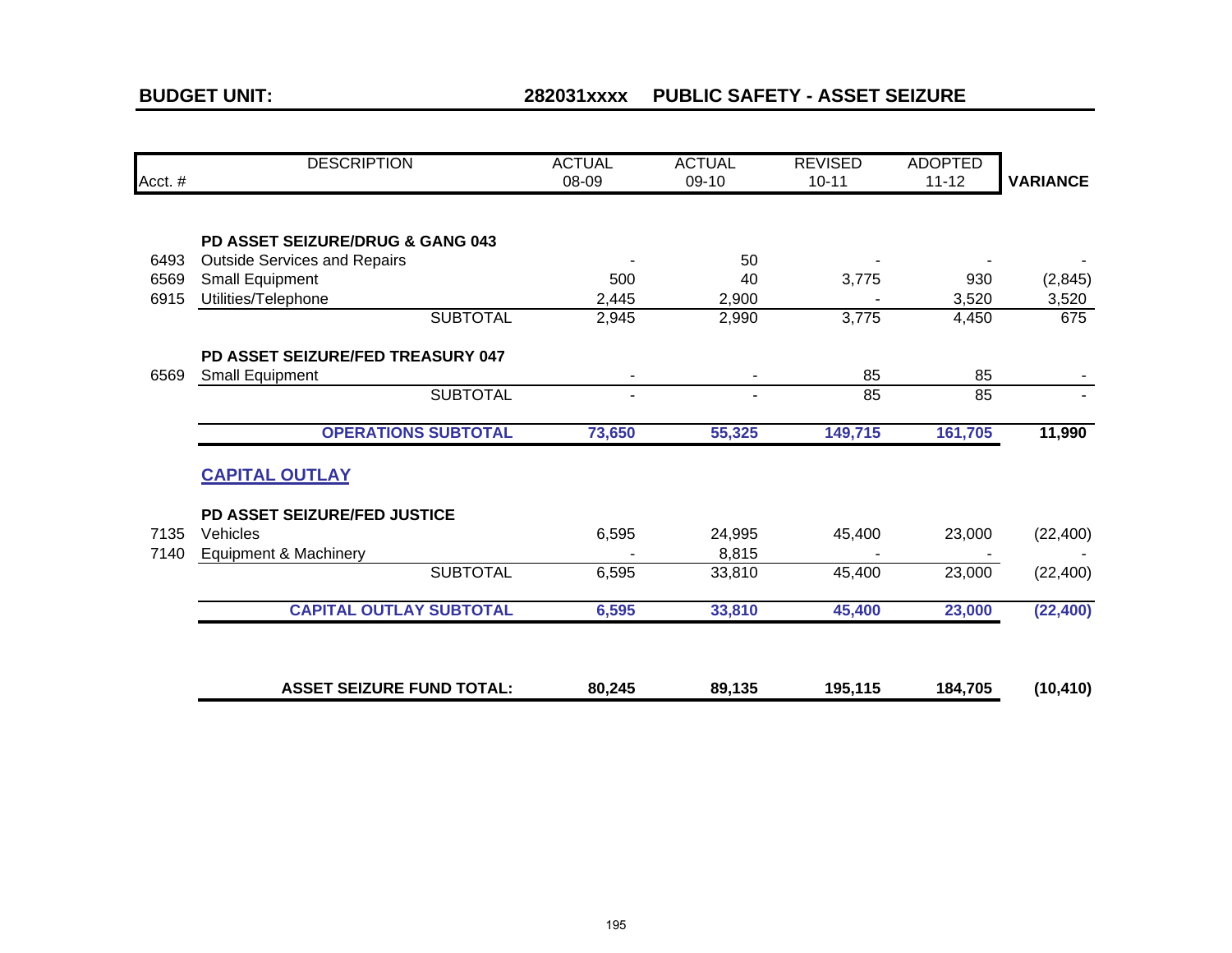# **PUBLIC SAFETY - GRANTS ACTIVITY DETAIL**

| <b>Account Number</b> |      | <b>Description</b>                                                                                                                                              | Cost     |
|-----------------------|------|-----------------------------------------------------------------------------------------------------------------------------------------------------------------|----------|
|                       |      | <b>SLEG (BRULTE/COPS)</b><br><b>Estimated Carryover Funds from 10/11</b>                                                                                        |          |
| 2620310000            | 6235 | Meetings & Conferences - Airborne Law Enforcement Association (ALEA) Western Safety Seminar, California<br>Homicide Investigators Association (CHIA) Conference | \$2,900  |
|                       | 6301 | Legal Services - Azusa Police Department (AZPD) policy manual: Develop Training Module & Revisions                                                              | \$8,600  |
|                       | 6423 | <b>Administrative Allocation - Grant overhead</b>                                                                                                               | \$500    |
|                       | 6493 | <b>Outside Services/Repairs</b> - Helicopter service - City of El Monte (\$37,500); Hazard Mitigation Plan (\$12,000)                                           | \$49,500 |
|                       | 6563 | Special Supplies - Helicopter supplies for Police Department (PD) observer - El Monte Region One (\$250); First<br>aid supplies for patrol cars (\$3,000)       | \$3,250  |
|                       | 6823 | Vehicles Lease - Lease three vehicles for patrol Lieutenants                                                                                                    | \$12,950 |
|                       | 7140 | <b>Equipment &amp; Machinery - Mobile Display Computers for Patrol Vehicles</b>                                                                                 | \$64,220 |

| <b>Account Number</b> |      | <b>Description</b>                                              | Cost    |
|-----------------------|------|-----------------------------------------------------------------|---------|
|                       |      | <b>INMATE WELFARE FUND</b>                                      |         |
|                       |      | <b>Estimated Carryover Funds from 10/11</b>                     |         |
| 2820310052            | 6569 | <b>Small Equipment</b> - Cell phones for jail inmates           | \$2,000 |
|                       | 6915 | <b>Utilities/Telephone</b> - Cell hone service for jail inmates | \$7,575 |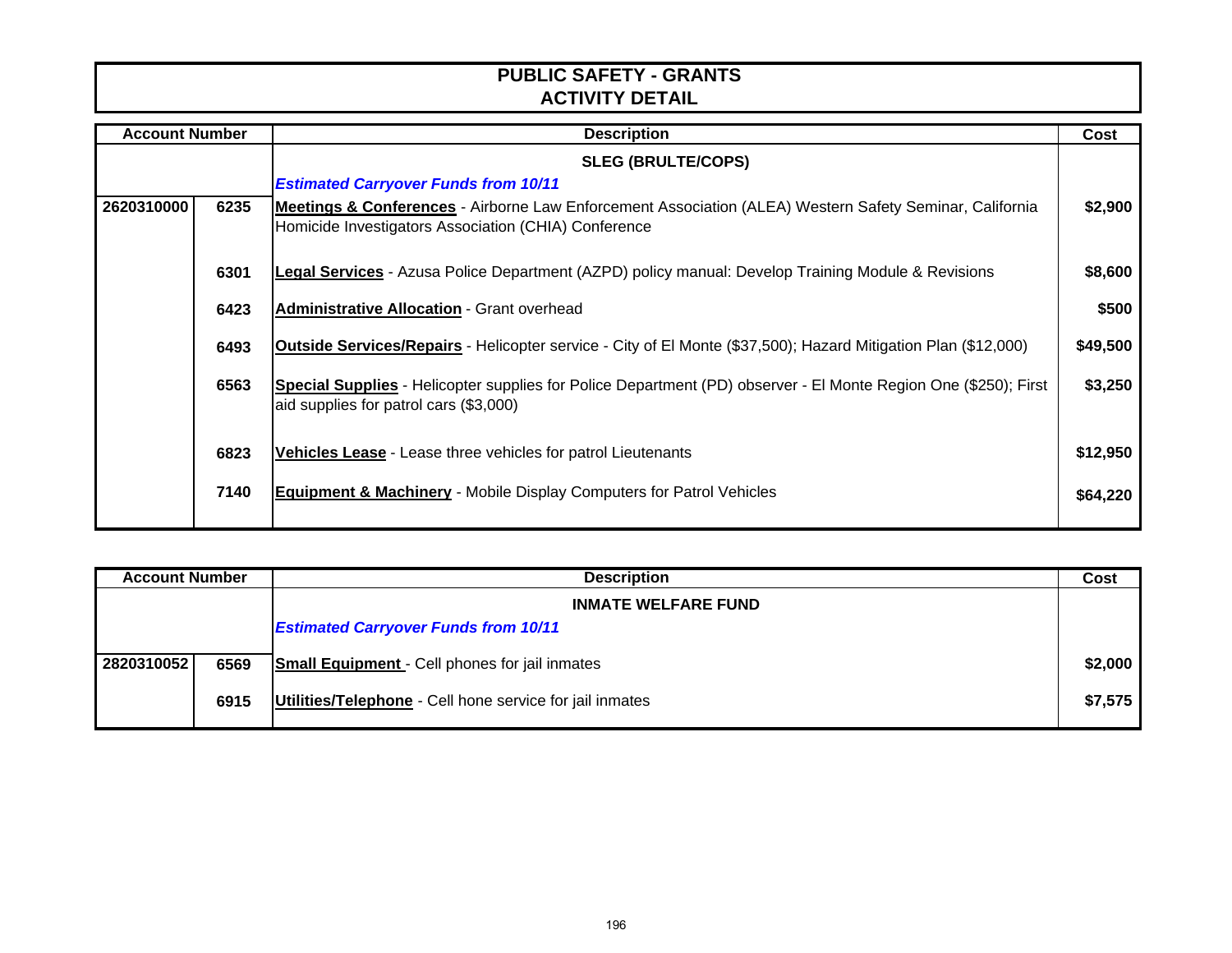| <b>Account Number</b> |      | <b>Description</b>                          | Cost     |
|-----------------------|------|---------------------------------------------|----------|
|                       |      | OFFICE OF TRAFFIC SAFETY (OTS) - AL1158     |          |
|                       |      | <b>Estimated Carryover Funds from 10/11</b> |          |
|                       |      | <b>DUI/DL CHECKPOINTS</b>                   |          |
| 2820310071            | 6006 | <b>Salaries/Temp &amp; Part-Time</b>        | \$1,055  |
|                       | 6033 | <b>Overtime Pay/Premium</b>                 | \$16,500 |
|                       | 6101 | <b>PERS/Employee Contribution</b>           | \$95     |
|                       | 6105 | <b>PERS/Employer Contribution</b>           | \$245    |
|                       | 6125 | <b>FICA/Employer Contribution</b>           | \$255    |
|                       | 6155 | <b>Workers Comp Allocation</b>              | \$485    |
|                       | 6165 | <b>Unemployment Allocation</b>              | \$20     |
|                       |      |                                             |          |

| <b>Account Number</b> |      | <b>Description</b>                                                                     | Cost     |
|-----------------------|------|----------------------------------------------------------------------------------------|----------|
|                       |      | OFFICE OF TRAFFIC SAFETY (OTS) - AL1158<br><b>Estimated Carryover Funds from 10/11</b> |          |
|                       |      | <b>DUI SATURATION PATROLS</b>                                                          |          |
| 2820310072            | 6006 | <b>Salaries/Temp &amp; Part-Time</b>                                                   | \$3,170  |
|                       | 6033 | <b>Overtime Pay/Premium</b>                                                            | \$29,700 |
|                       | 6101 | <b>PERS/Employee Contribution</b>                                                      | \$285    |
|                       | 6105 | <b>PERS/Employer Contribution</b>                                                      | \$730    |
|                       | 6125 | <b>FICA/Employer Contribution</b>                                                      | \$480    |
|                       | 6155 | <b>Workers Comp Allocation</b>                                                         | \$920    |
|                       | 6165 | <b>Unemployment Allocation</b>                                                         | \$35     |
|                       |      |                                                                                        |          |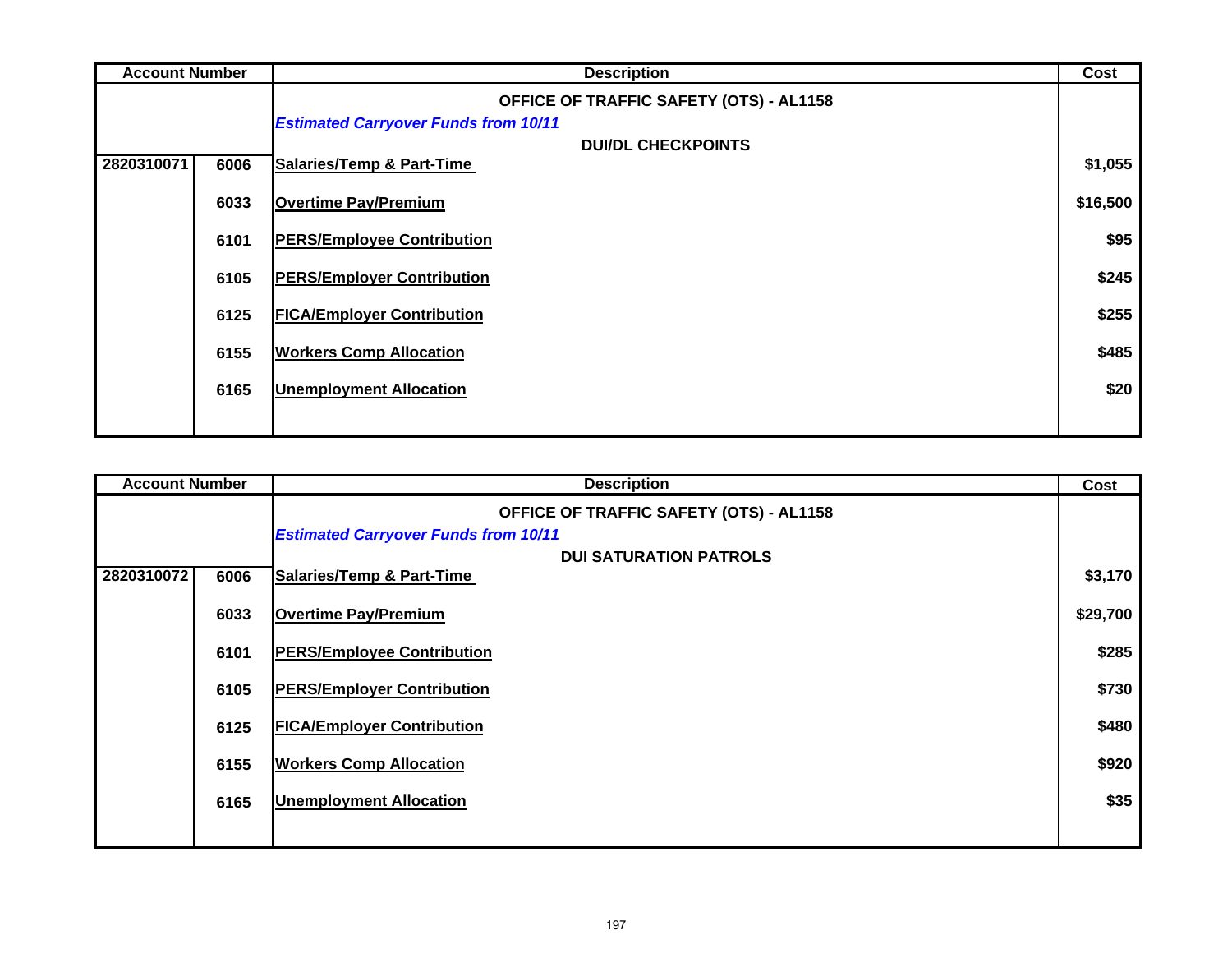| <b>Account Number</b> |      | <b>Description</b>                          | Cost    |
|-----------------------|------|---------------------------------------------|---------|
|                       |      | OFFICE OF TRAFFIC SAFETY (OTS) - AL1158     |         |
|                       |      | <b>Estimated Carryover Funds from 10/11</b> |         |
|                       |      | <b>WARRANT PATROLS</b>                      |         |
| 2820310073            | 6006 | Salaries/Temp & Part-Time                   | \$265   |
|                       | 6033 | <b>Overtime Pay/Premium</b>                 | \$4,435 |
|                       | 6101 | <b>PERS/Employee Contribution</b>           | \$25    |
|                       | 6105 | <b>PERS/Employer Contribution</b>           | \$60    |
|                       | 6125 | <b>FICA/Employer Contribution</b>           | \$70    |
|                       | 6155 | <b>Workers Comp Allocation</b>              | \$130   |
|                       | 6165 | <b>Unemployment Allocation</b>              | \$5     |

| <b>Account Number</b> |      | <b>Description</b>                          |       |
|-----------------------|------|---------------------------------------------|-------|
|                       |      | OFFICE OF TRAFFIC SAFETY (OTS) - AL1158     |       |
|                       |      | <b>Estimated Carryover Funds from 10/11</b> |       |
|                       |      | <b>STAKEOUTS</b>                            |       |
| 2820310074            | 6033 | <b>Overtime Pay/Premium</b>                 | \$795 |
|                       | 6125 | <b>FICA/Employer Contribution</b>           | \$10  |
|                       | 6155 | <b>Workers Comp Allocation</b>              | \$20  |
|                       | 6165 | <b>Unemployment Allocation</b>              | \$5   |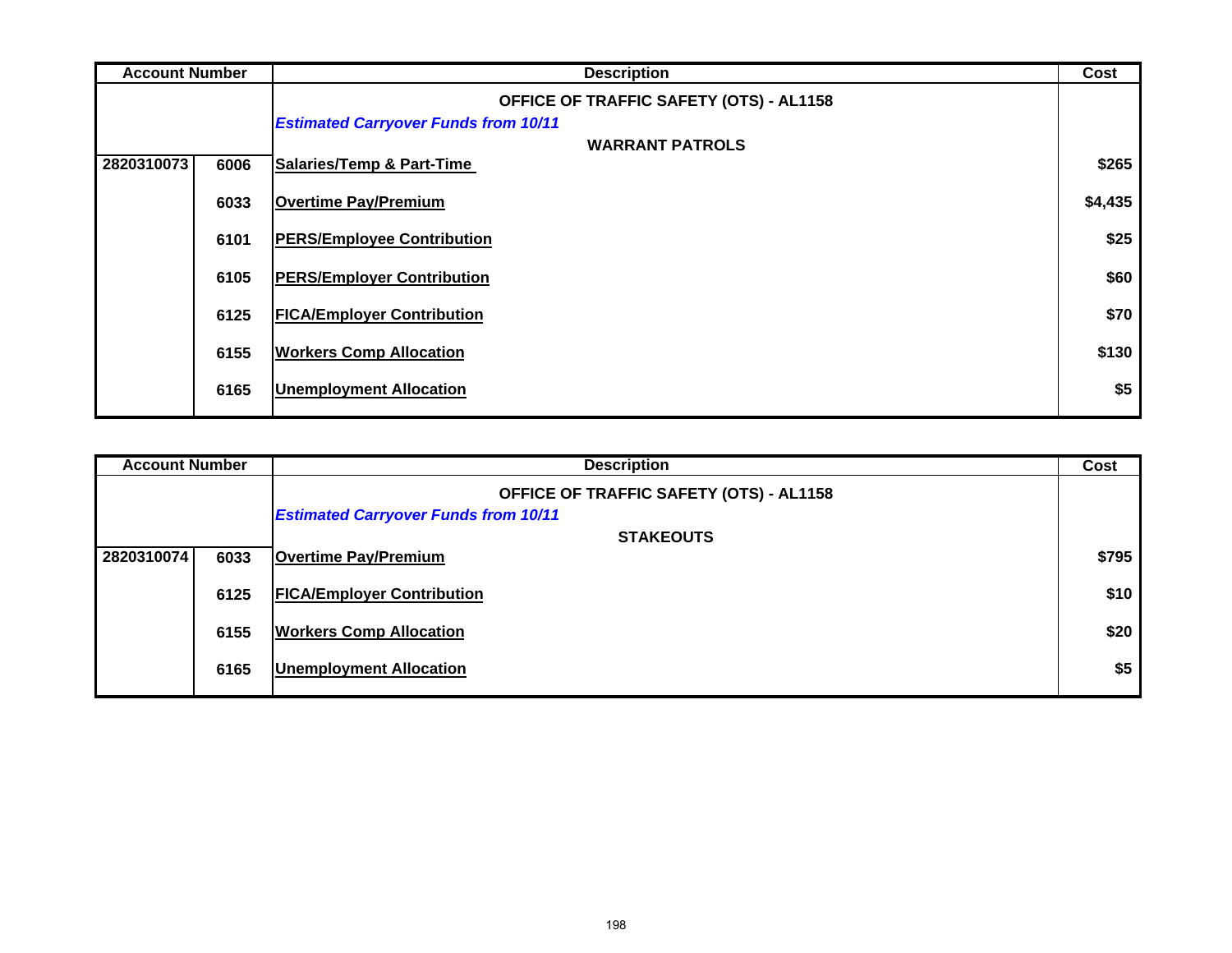| <b>Account Number</b> |      | <b>Description</b>                                                |         |
|-----------------------|------|-------------------------------------------------------------------|---------|
|                       |      | <b>OFFICE OF TRAFFIC SAFETY (OTS) - AL1158</b>                    |         |
|                       |      | <b>Estimated Carryover Funds from 10/11</b>                       |         |
| 2820310075<br>6539    |      | <b>Printing/Duplication</b> - Printing of grant-related materials | \$500   |
|                       | 6563 | <b>Special Supplies</b> - Checkpoint supplies                     | \$1,500 |

| <b>Account Number</b> |      | <b>Description</b>                                                                                                           |          |  |
|-----------------------|------|------------------------------------------------------------------------------------------------------------------------------|----------|--|
|                       |      | 2009 AMERICAN RECOVERY & REINVESTMENT ACT JUSTICE ASSISTANCE GRANT (ARRA JAG)<br><b>Estimated Carryover Funds from 10/11</b> |          |  |
| 2820310062            | 6493 | <b>Outside Services/Repairs</b> - Graffiti tracking system: outside services for collection of graffiti data                 | \$12,000 |  |
|                       | 7140 | <b>Equipment and Machinery</b> - Mobile Display Computers (MDC's) for patrol cars                                            | \$25,795 |  |

| <b>Account Number</b> |      | <b>Description</b>                                                                |          |  |
|-----------------------|------|-----------------------------------------------------------------------------------|----------|--|
|                       |      | <b>2009 JUSTICE ASSISTANCE GRANT II (JAG)</b>                                     |          |  |
|                       |      | <b>Estimated Carryover Funds from 10/11</b>                                       |          |  |
| 2820310070            | 7140 | <b>Equipment and Machinery</b> - Mobile Display Computers (MDC's) for patrol cars | \$21,685 |  |
|                       |      |                                                                                   |          |  |

| <b>Account Number</b> | <b>Description</b>                                                                |          |  |  |
|-----------------------|-----------------------------------------------------------------------------------|----------|--|--|
|                       | <b>2010 JUSTICE ASSISTANCE GRANT (JAG)</b>                                        |          |  |  |
|                       | <b>Estimated Carryover Funds from 10/11</b>                                       |          |  |  |
| 2820310076<br>7140    | <b>Equipment and Machinery</b> - Mobile Display Computers (MDC's) for Patrol Cars | \$21,750 |  |  |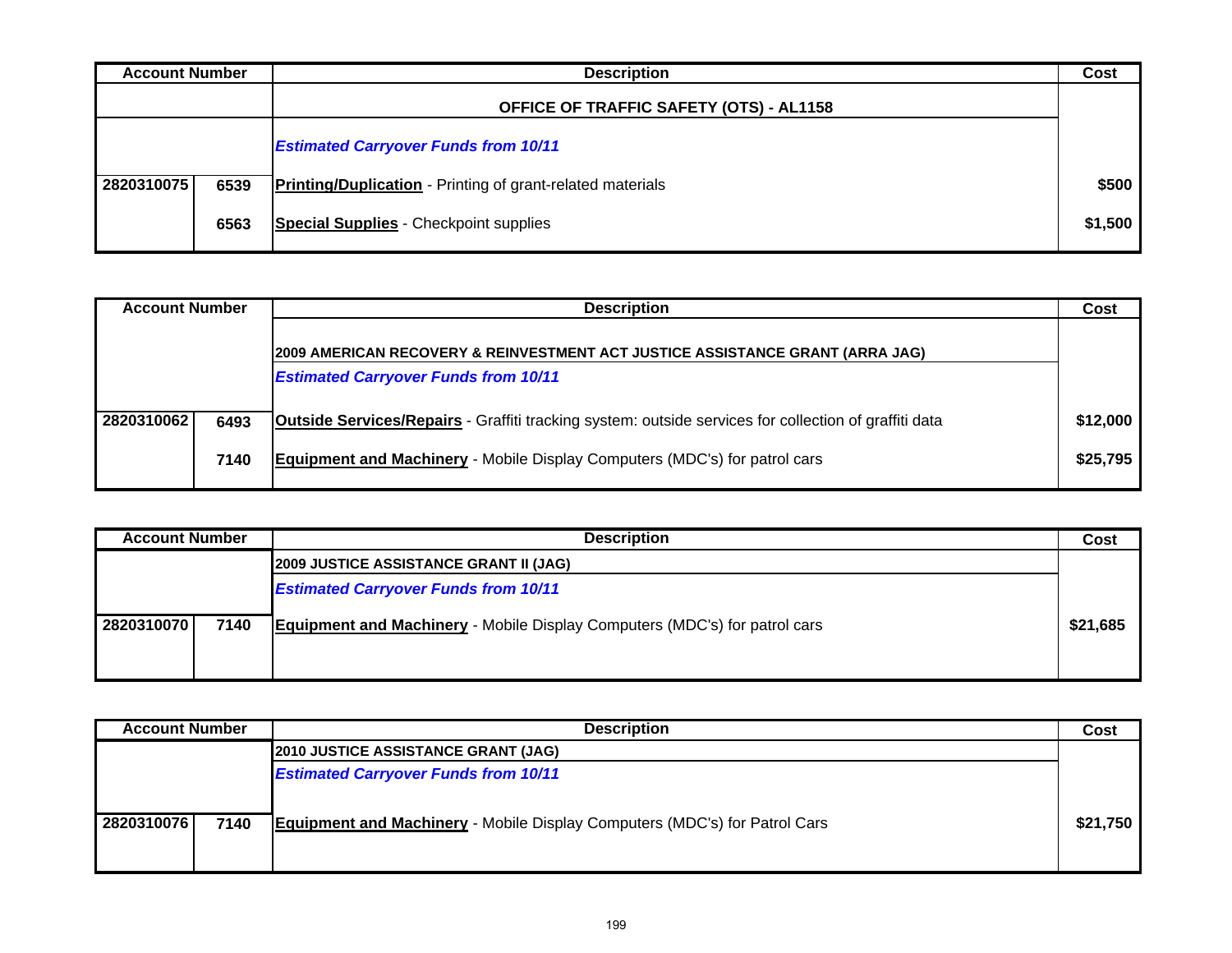#### **VARIOUS PUBLIC SAFETY - GRANTS**

|         | <b>DESCRIPTION</b>                                                 | <b>ACTUAL</b>  | <b>ACTUAL</b>  | <b>REVISED</b> | <b>ADOPTED</b> |                 |  |  |
|---------|--------------------------------------------------------------------|----------------|----------------|----------------|----------------|-----------------|--|--|
| Acct. # |                                                                    | 08-09          | 09-10          | $10 - 11$      | $11 - 12$      | <b>VARIANCE</b> |  |  |
|         | <b>PERSONNEL</b>                                                   |                |                |                |                |                 |  |  |
|         | OFFICE OF TRAFFIC SAFETY GRANT - DUI/DL CHECKPOINTS 071            |                |                |                |                |                 |  |  |
| 6006    | Salaries/Temp & Part-Time                                          |                |                |                | 1,055          | 1,055           |  |  |
| 6033    | Overtime Pay/Premium                                               |                |                |                | 16,500         | 16,500          |  |  |
| 6101    | PERS/Employee Contribution                                         |                |                |                | 95             | 95              |  |  |
| 6105    | PERS/Employer Contribution                                         |                |                |                | 245            | 245             |  |  |
| 6125    | FICA/Employer Contrib/Med                                          |                |                |                | 255            | 255             |  |  |
| 6155    | <b>Workers' Comp Allocation</b>                                    |                |                |                | 485            | 485             |  |  |
| 6165    | <b>Unemployment Allocation</b>                                     |                |                |                | 20             | 20              |  |  |
|         | <b>SUBTOTAL</b>                                                    | $\blacksquare$ |                | $\blacksquare$ | 18,655         | 18,655          |  |  |
|         |                                                                    |                |                |                |                |                 |  |  |
|         | <b>OFFICE OF TRAFFIC SAFETY GRANT - DUI SATURATION PATROLS 072</b> |                |                |                |                |                 |  |  |
| 6006    | Salaries/Temp & Part-Time                                          |                |                |                | 3,170          | 3,170           |  |  |
| 6033    | Overtime Pay/Premium                                               |                |                |                | 29,700         | 29,700          |  |  |
| 6101    | PERS/Employee Contribution                                         |                |                |                | 285            | 285             |  |  |
| 6105    | PERS/Employer Contribution                                         |                |                |                | 730            | 730             |  |  |
| 6125    | FICA/Employer Contrib/Med                                          |                |                |                | 480            | 480             |  |  |
| 6155    | <b>Workers' Comp Allocation</b>                                    |                |                |                | 920            | 920             |  |  |
| 6165    | <b>Unemployment Allocation</b><br><b>SUBTOTAL</b>                  |                |                |                | 35             | 35              |  |  |
|         |                                                                    |                |                |                | 35,320         | 35,320          |  |  |
|         | OFFICE OF TRAFFIC SAFETY GRANT - WARRANT DETAILS 073               |                |                |                |                |                 |  |  |
| 6006    | Salaries/Temp & Part-Time                                          |                |                |                | 265            | 265             |  |  |
| 6033    | Overtime Pay/Premium                                               |                |                |                | 4,435          | 4,435           |  |  |
| 6101    | PERS/Employee Contribution                                         |                |                |                | 25             | 25              |  |  |
| 6105    | <b>PERS/Employer Contribution</b>                                  |                |                |                | 60             | 60              |  |  |
| 6125    | FICA/Employer Contrib/Med                                          |                |                |                | 70             | 70              |  |  |
| 6155    | <b>Workers' Comp Allocation</b>                                    |                |                |                | 130            | 130             |  |  |
| 6165    | <b>Unemployment Allocation</b>                                     |                |                |                | 5              | 5               |  |  |
|         | <b>SUBTOTAL</b>                                                    |                |                |                | 4,990          | 4,990           |  |  |
|         | OFFICE OF TRAFFIC SAFETY GRANT - STAKEOUTS 074                     |                |                |                |                |                 |  |  |
| 6033    |                                                                    |                |                |                | 795            | 795             |  |  |
| 6125    | Overtime Pay/Premium<br>FICA/Employer Contrib/Med                  |                |                |                | 10             | 10              |  |  |
| 6155    | <b>Workers' Comp Allocation</b>                                    |                |                |                | 20             | 20              |  |  |
| 6165    | <b>Unemployment Allocation</b>                                     |                |                |                | 5              | 5               |  |  |
|         | <b>SUBTOTAL</b>                                                    | $\overline{a}$ | $\blacksquare$ |                | 830            | 830             |  |  |
|         | <b>PERSONNEL SUBTOTAL</b>                                          | $\sim$         | $\blacksquare$ | $\sim$         | 59,795         | 59,795          |  |  |
|         |                                                                    |                |                |                |                |                 |  |  |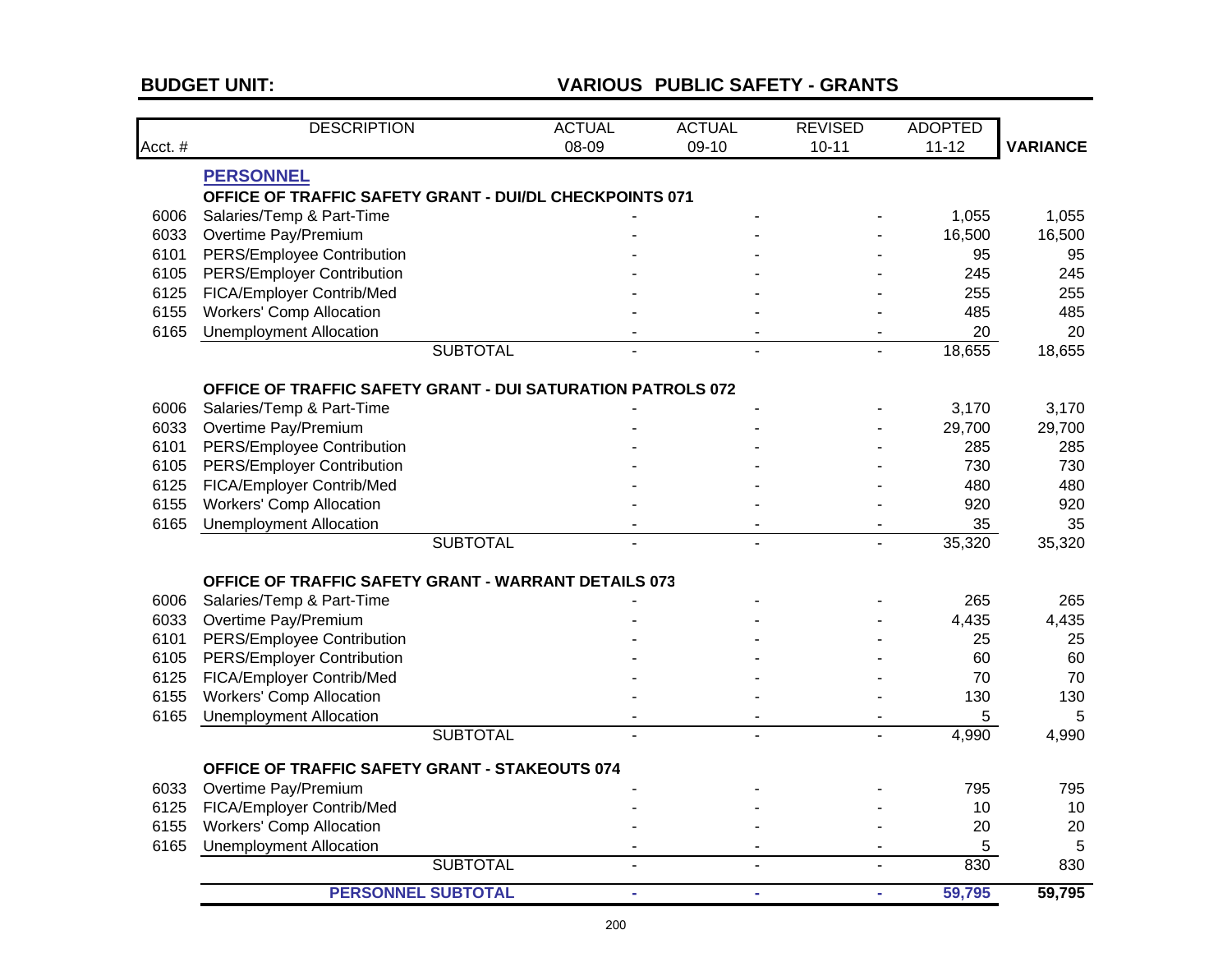#### **VARIOUS PUBLIC SAFETY - GRANTS**

| Acct.# | <b>DESCRIPTION</b>                                          |                 | <b>ACTUAL</b><br>08-09 | <b>ACTUAL</b><br>09-10 | <b>REVISED</b><br>$10 - 11$ | <b>ADOPTED</b><br>$11 - 12$ | <b>VARIANCE</b> |
|--------|-------------------------------------------------------------|-----------------|------------------------|------------------------|-----------------------------|-----------------------------|-----------------|
|        |                                                             |                 |                        |                        |                             |                             |                 |
|        |                                                             |                 |                        |                        |                             |                             |                 |
|        | <b>OPERATIONS</b>                                           |                 |                        |                        |                             |                             |                 |
|        | <b>SLEG(BRUELTE) - POLICE</b>                               |                 |                        |                        |                             |                             |                 |
| 6235   | Meetings & Conferences                                      |                 |                        |                        | 2,495                       | 2,900                       | 405             |
| 6301   | <b>Legal Fees</b>                                           |                 | 8,600                  | 8,600                  | 8,600                       | 8,600                       |                 |
| 6423   | <b>Administrative Allocation</b>                            |                 | 500                    | 500                    | 500                         | 500                         |                 |
| 6493   | <b>Outside Services &amp; Repairs</b>                       |                 | 37,500                 | 37,500                 | 49,500                      | 49,500                      |                 |
| 6563   | Supplies/Special                                            |                 | 70                     | 15                     | 3,250                       | 3,250                       |                 |
| 6569   | <b>Small Equipment</b>                                      |                 | 6,185                  | 8,395                  | 6,925                       |                             | (6,925)         |
| 6823   | Lease/Vehicle                                               |                 | 5,630                  | 12,670                 | 12,950                      | 12,950                      |                 |
|        |                                                             | <b>SUBTOTAL</b> | 58,485                 | 67,680                 | 84,220                      | 77,700                      | (6,520)         |
|        | <b>INMATE WELFARE 052</b>                                   |                 |                        |                        |                             |                             |                 |
| 6569   | <b>Small Equipment</b>                                      |                 |                        |                        | 2,000                       | 2,000                       |                 |
| 6915   | Utilities/Telephone                                         |                 | 1,685                  | 1,645                  | 8,335                       | 7,575                       | (760)           |
|        |                                                             | <b>SUBTOTAL</b> | 1,685                  | 1,645                  | 10,335                      | 9,575                       | (760)           |
|        |                                                             |                 |                        |                        |                             |                             |                 |
|        | 2008 JUSTICE ASSISTANCE GRANT 062                           |                 |                        |                        |                             |                             |                 |
| 6496   | <b>Outside Processing</b>                                   |                 |                        |                        | 18,000                      | 12,000                      | (6,000)         |
| 6569   | Small Equipment                                             |                 |                        |                        | 7,000                       |                             | (7,000)         |
|        |                                                             | <b>SUBTOTAL</b> |                        |                        | 25,000                      | 12,000                      | (13,000)        |
|        |                                                             |                 |                        |                        |                             |                             |                 |
|        | OFFICE OF TRAFFIC SAFETY GRANT - SUPPLIES AND EQUIPMENT 075 |                 |                        |                        |                             |                             |                 |
| 6496   | <b>Outside Processing</b>                                   |                 |                        |                        |                             | 500                         | 500             |
| 6569   | Small Equipment                                             |                 | ٠                      | $\blacksquare$         | $\blacksquare$              | 1,500                       | 1,500           |
|        |                                                             | <b>SUBTOTAL</b> |                        | ÷.                     | ÷.                          | 2,000                       | 2,000           |
|        | <b>OPERATIONS SUBTOTAL</b>                                  |                 | 60,170                 | 69,325                 | 119,555                     | 101,275                     | (18, 280)       |